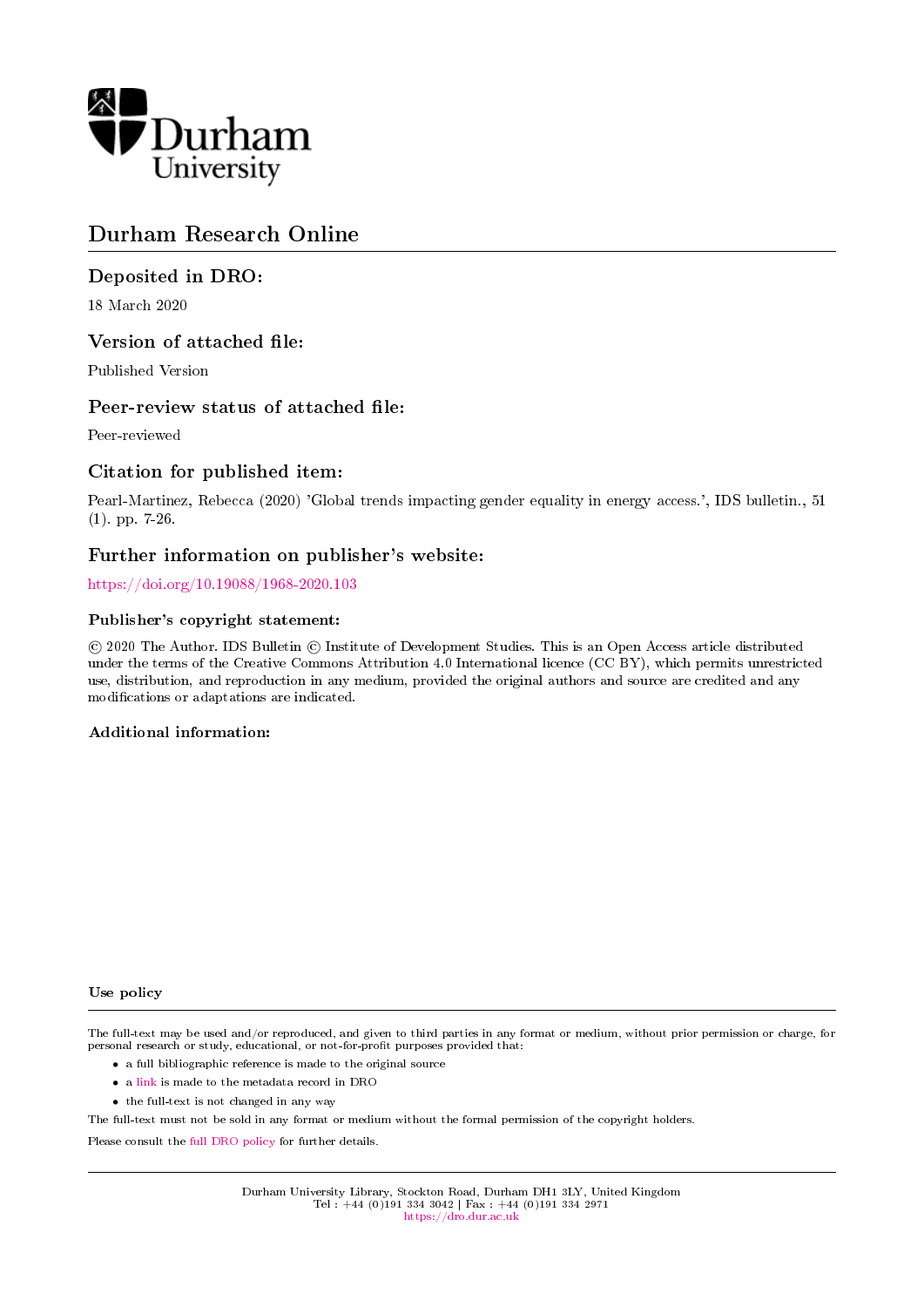# Institute of Development Studies | **[bulletin.ids.ac.uk](http://bulletin.ids.ac.uk) Transforming Development Knowledge**

Volume **51** | Number **1** | February 2020

# GENDER AND ENERGY: OPPORTUNITIES FOR ALL

# Editors **Ana Pueyo and Mar Maestre**

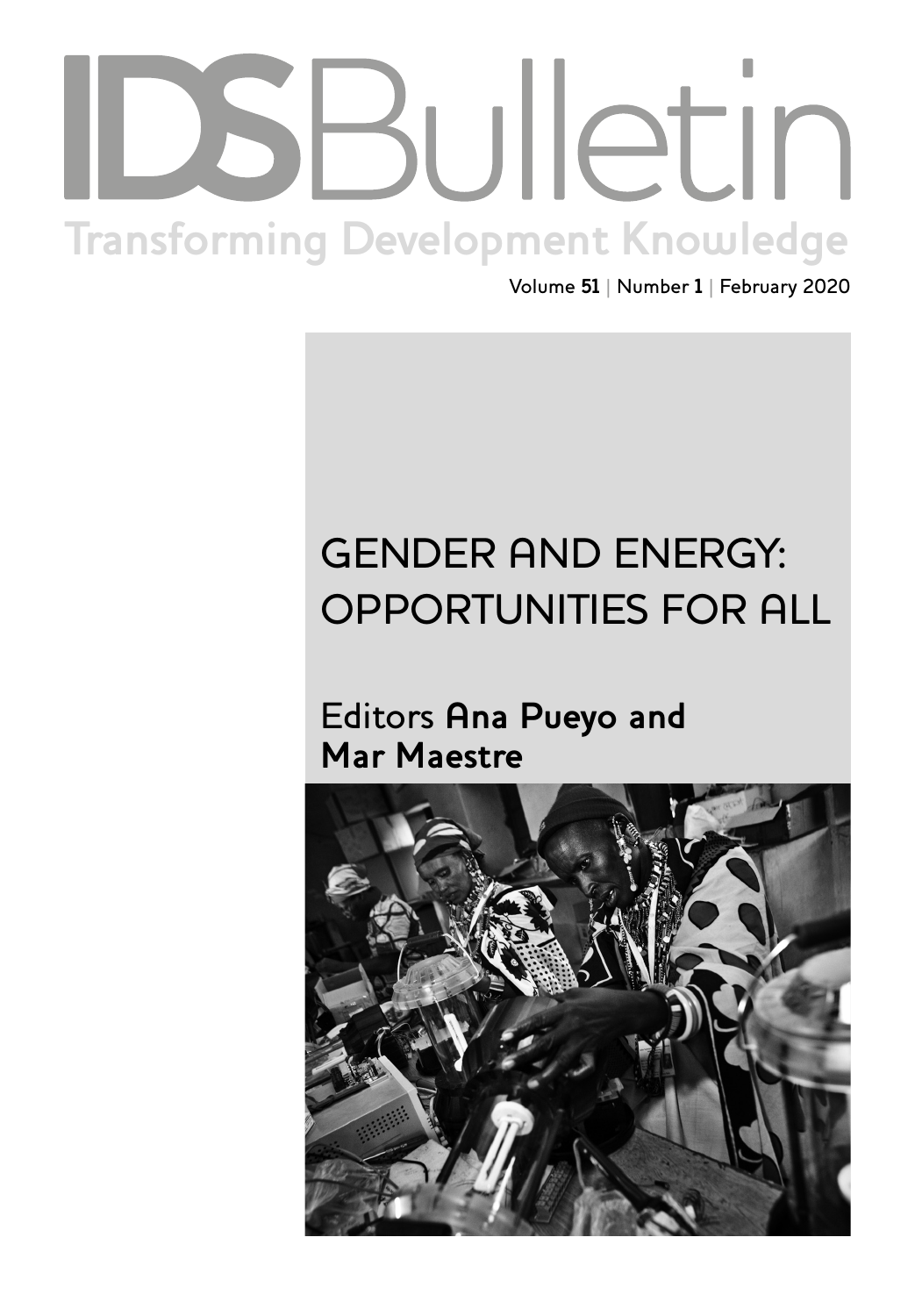| <b>Notes on Contributors</b>                                                                                                                                                      | iii |
|-----------------------------------------------------------------------------------------------------------------------------------------------------------------------------------|-----|
| Introduction: Gender and Energy - Opportunities for All<br>Ana Pueyo                                                                                                              | 1   |
| Global Trends Impacting Gender Equality in Energy Access<br>Rebecca Pearl-Martinez                                                                                                | 7   |
| Strengthening the Women's Entrepreneurship Ecosystem within the Energy<br><b>Sector</b><br>Anita Shankar, Amanda B. Elam and Allie Glinski                                        | 27  |
| Gender and Entrepreneurship in the Renewable Energy Sector of Rwanda<br>Manuel Barron, Rowan Philip Clarke, Amanda B. Elam, Rebecca A. Klege, Anita Shankar<br>and Martine Visser | 53  |
| Promoting Women's Entrepreneurship in Distribution of Energy Technologies:<br><b>Lessons from ENERGIA's WEE Programme</b><br>Soma Dutta                                           | 71  |
| <b>ENERGIA's Gender and Energy Research Programme: Findings and Experience</b><br>from Research for Policy<br>Annemarije Kooijman-van Dijk                                        | 91  |
| Glossary                                                                                                                                                                          | 111 |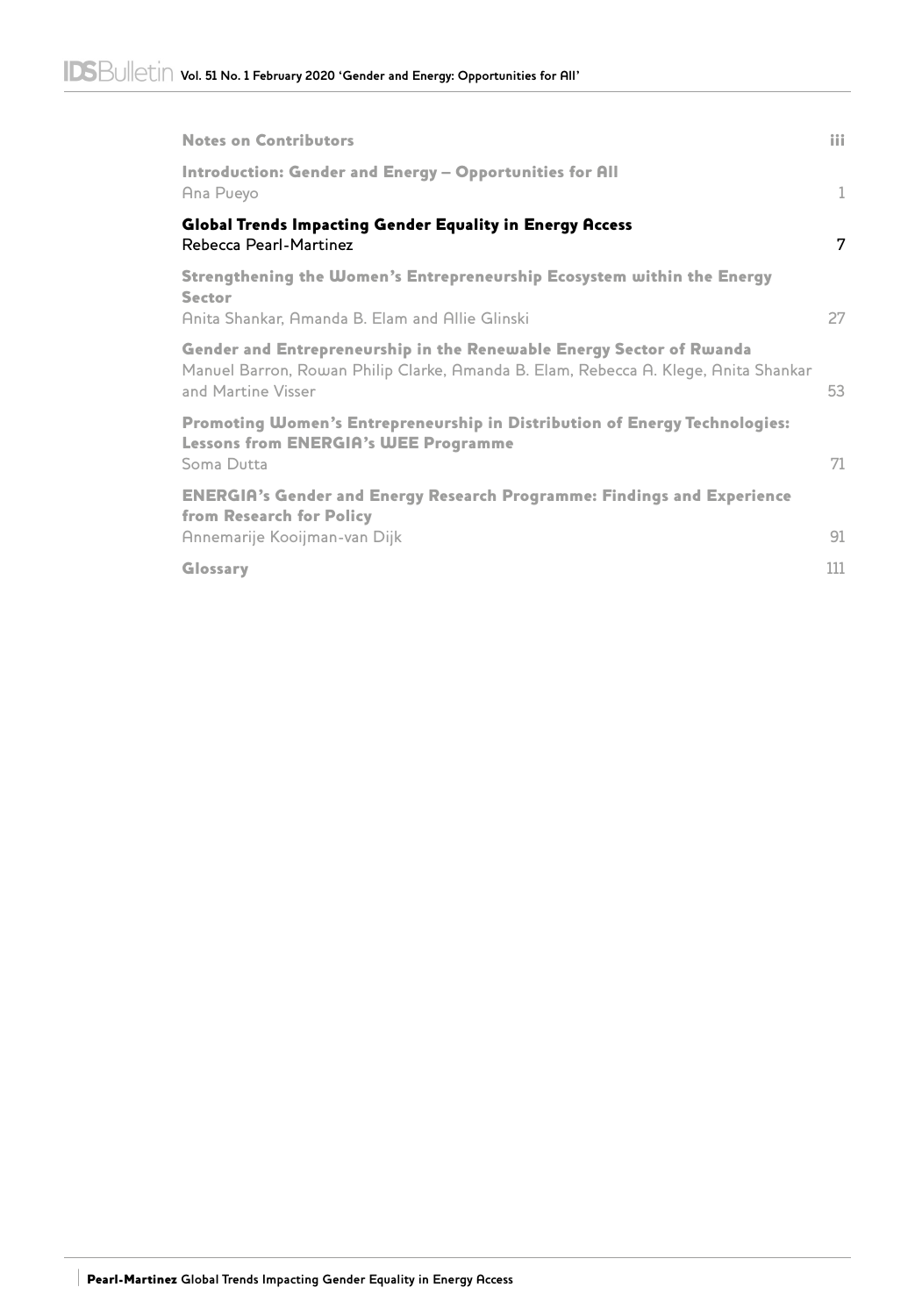# Global Trends Impacting Gender Equality in Energy Access<sup> $+$ </sup>

# Rebecca Pearl-Martinez1

Abstract Achieving a just and equitable transition to a sustainable energy system will rest on efforts to address gender inequality. Women in developing countries are impacted by energy poverty in far greater numbers than men, and they do not have the same opportunities as men to take advantage of emerging opportunities that can help deliver energy access for marginalised populations. This article, geared to policymakers, brings attention to six global trends – decentralisation of energy services, affordability, mobile payments, women's entrepreneurship, urbanisation, and humanitarian settings. Achieving energy access for all, as called for under Sustainable Development Goal 7, will require attention to the ways in which these trends drive or hamper gender equality in energy access.

**Keywords:** energy access, energy poverty, gender equality, decentralisation of energy services, affordability, mobile payments, women's entrepreneurship, urbanisation, humanitarian settings, Sustainable Development Goals.

#### 1 Introduction

Energy systems are undergoing rapid, significant, and disruptive change. A number of major trends<sup>2</sup> are under way that could catalyse the closing of energy access gaps around the world. Positive trends include the decentralisation of energy generation and distribution to reach remote areas, rapidly declining technology costs, the proliferation of mobile connectivity for communication and finance, and the increase of women's business ownership in some developing countries. Trends that are problematic for energy access include the increasing populations in urban informal settlements and in humanitarian settings.

However, gender inequality impedes the leveraging of these trends to expand energy access to those who need it most. Women in developing countries are impacted by energy poverty in greater numbers than men, and they do not have the same opportunities as men to take advantage of emerging opportunities that can help deliver energy access for marginalised populations (ENERGIA 2019). Fewer women than men

© 2020 The Author. *IDS Bulletin* © Institute of Development Studies | DOI: 10.19088/1968-2020.103 This is an Open Access article distributed under the terms of the Creative Commons Attribution 4.0 International licence (CC BY), which permits unrestricted use, distribution, and reproduction in any medium, provided the original authors and source are credited and any modifications or adaptations are indicated. <http://creativecommons.org/licenses/by/4.0/legalcode>

The *IDS Bulletin* is published by Institute of Development Studies, Library Road, Brighton BN1 9RE, UK This article is part of *IDS Bulletin* Vol. 51 No. 1 February 2020 **'Gender and Energy: Opportunities for All'**; the Introduction is also recommended reading.

 $\boxed{(\text{c})$  BY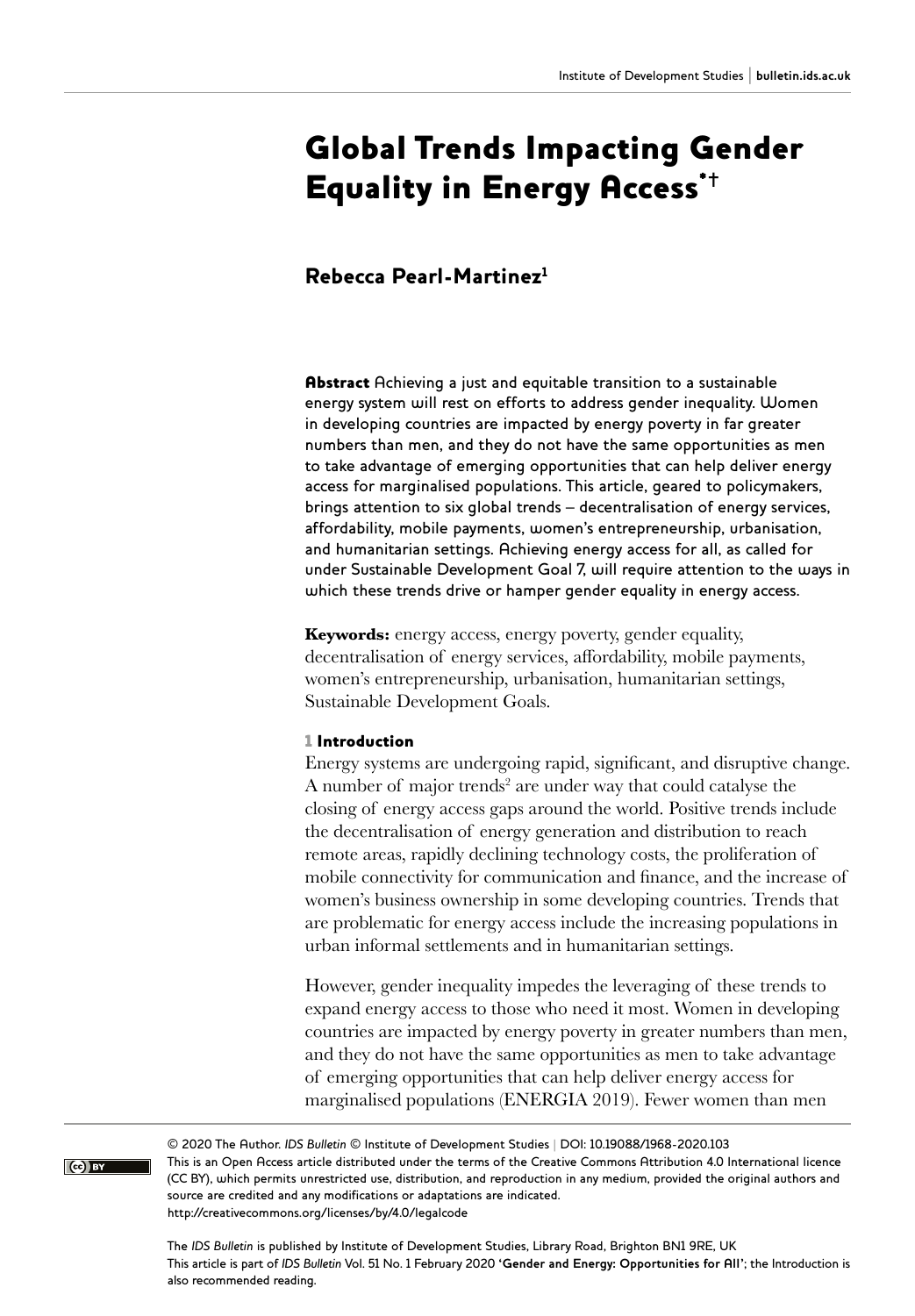| <b>Trend</b>                                                                                  | Implications for gender equality                                                                                                                                                                                                              |
|-----------------------------------------------------------------------------------------------|-----------------------------------------------------------------------------------------------------------------------------------------------------------------------------------------------------------------------------------------------|
| Decentralisation<br>Energy services are<br>increasingly decentralised                         | The expansion under way of off-grid and mini-grid<br>energy access solutions presents new opportunities<br>to close gender gaps by reaching those not served<br>by the grid                                                                   |
| Affordability<br>Energy services are<br>increasingly affordable                               | With improving technology and increasing scale,<br>energy services are becoming less expensive and<br>consumer financing packages help to put connections<br>within reach                                                                     |
| Mobile payments<br>Access to mobile payments<br>is expanding                                  | Mobile money and other digital innovations can<br>be leveraged to propel women's access to off-grid<br>and clean cooking solutions, as well as their<br>entrepreneurship                                                                      |
| Entrepreneurship<br><b>UJomen's business</b><br>ownership is on the rise in<br>many countries | The upward trend in women's entrepreneurship<br>is an opportunity to expand energy access by<br>empowering women to help close the access gap<br>at the last mile, reaching those who would not be<br>reached by business-as-usual approaches |
| Urbanisation<br>The world's population is<br>increasingly urban                               | Securing reliable electricity and clean cooking<br>access for women and men living in slums and<br>peri-urban areas enables livelihoods, as well as the<br>legitimacy and economic contribution of urban<br>settlements                       |
| Humanitarian settings<br>More people live in<br>humanitarian aid settings                     | Humanitarian agencies should shift away from<br>diesel-generated power towards renewable-<br>powered electricity and provide clean cooking<br>solutions to pre-empt the need for residents to<br>collect firewood                             |

#### **Table 1 Trends carrying gender implications in energy access**

Source Author's own.

own mobile phones (Intel 2013), gain access to financing (World Bank 2017b), or even have a voice in household decision making on energy matters. These realities hinder the potential for achieving universal access to sustainable energy by 2030, as called for under Sustainable Development Goal 7 (SDG 7). Delivering sustainable energy to all women and men and their children requires a greater focus on gender equality in both the delivery of and the beneficiaries of sustainable energy services.

This article brings attention to the ways in which key global trends drive – or hamper – gender equality in delivering sustainable energy solutions. The research was carried out during 2017–18 for the development of the *Levers of Change* report, which was published by Sustainable Energy for All (SEforALL) and ENERGIA, International Network on Gender and Sustainable Energy, and funded by the UK Department for International Development (DFID) (SEforALL 2018). The primary audience of that report, and thus this article, is policymakers and practitioners.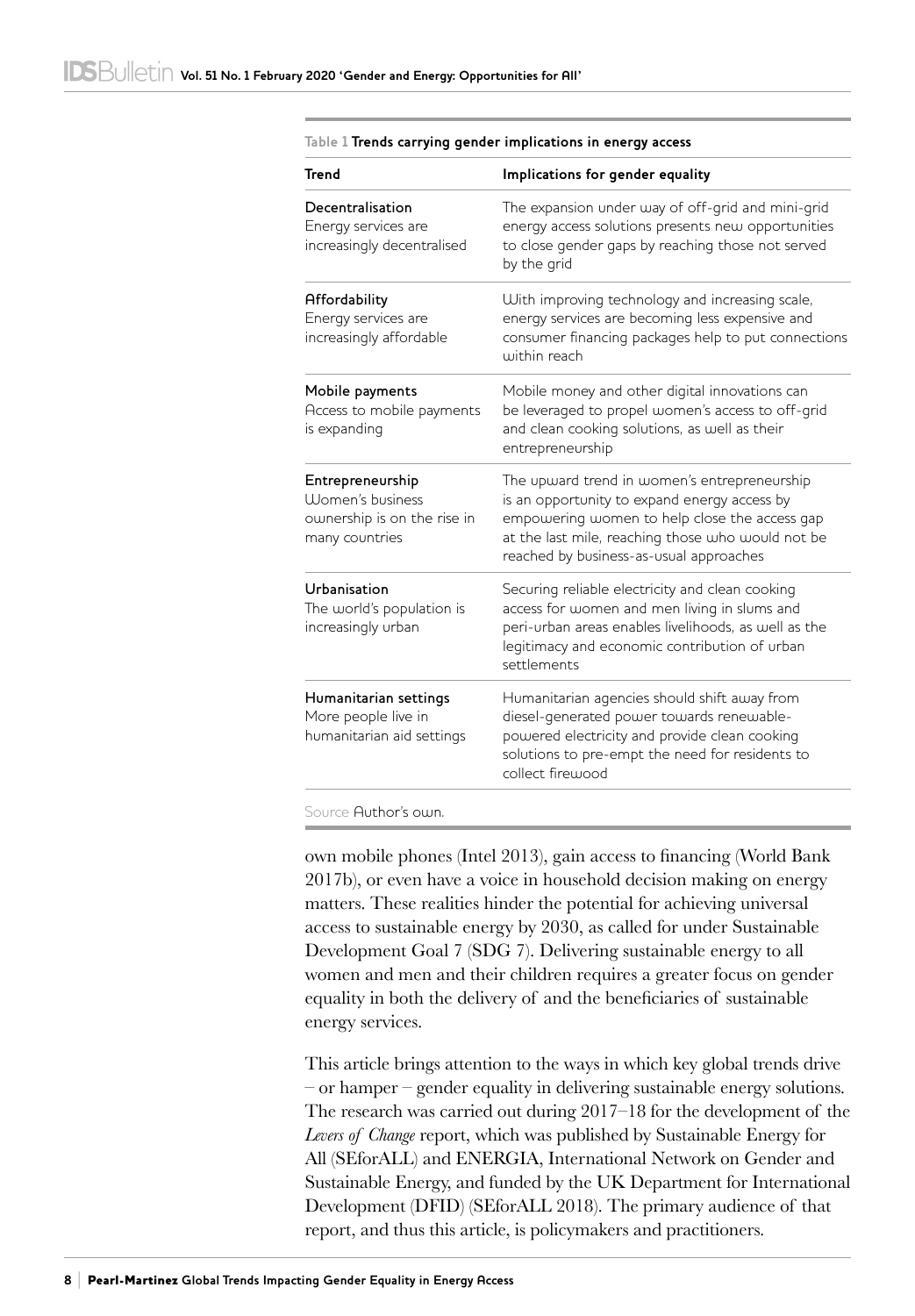The six selected trends are: (1) decentralisation of energy services, (2) affordability, (3) mobile payments, (4) women's entrepreneurship, (5) urbanisation, and (6) humanitarian settings (see Table 1 for a summary of gender implications). The criteria used to select trends were: global significance and magnitude of the trend, including any evidence of the trend's urgency; availability of evidence to demonstrate correlation to gendered and inclusive access to electricity and clean cooking; balance of trends that are economic, social, or technological in nature; readiness of interventions that could be pursued by policymakers and, secondarily, other actors in the external audience; and potential alignment with the mandates of project partners SEforALL and ENERGIA.

The article first reviews why gender equality is important in energy access. Section 3 follows with a summary of how each trend impacts gender equality in energy access, and Section 4 concludes with suggested policy implications.

#### 2 Why gender equality matters in energy access

Achieving a just and equitable transition to a sustainable energy system will rest on efforts to address gender inequality (ENERGIA 2019). To close the global energy access gap, governments and other actors need to reach the 1.06 billion people worldwide who do not have electricity and the 3.04 billion people who do not have clean cooking solutions (IEA and World Bank 2017).

#### **2.1 The global energy access gap is gendered**

Women in developing countries – who make up the majority of those living in extreme poverty – are those most affected by energy deficits. Equally important, or perhaps more important, women are key agents in tackling energy poverty. Women are the primary energy managers in households and are economic actors positioned to drive economic growth (ENERGIA 2019). They are uniquely networked with energy consumers in poor households, a particularly critical role at the 'last mile' where centralised grids are out of reach (Glemarec, Bayat-Renoux and Waissbein 2016; Gray, Boyle and Yu 2016). Yet women face tremendous barriers in accessing land tenure and financial services (World Bank 2017b), and they are more vulnerable to climate-induced weather events. Without access to clean cooking solutions, millions of women and children face significant illness and premature death from indoor air pollution. In addition to the devastating impact on quality of life and wellbeing, women and girls are forced to divert multiple hours per day collecting biomass for cooking, time that could be spent on educational and productive activities (Duflo, Greenstone and Hanna 2008).

#### **2.2 The potential of policy frameworks, and the challenge of implementing them**

The global policy frameworks on sustainable development and climate change, which intend to support those most affected by energy poverty, have made headway over time in integrating a gendered response in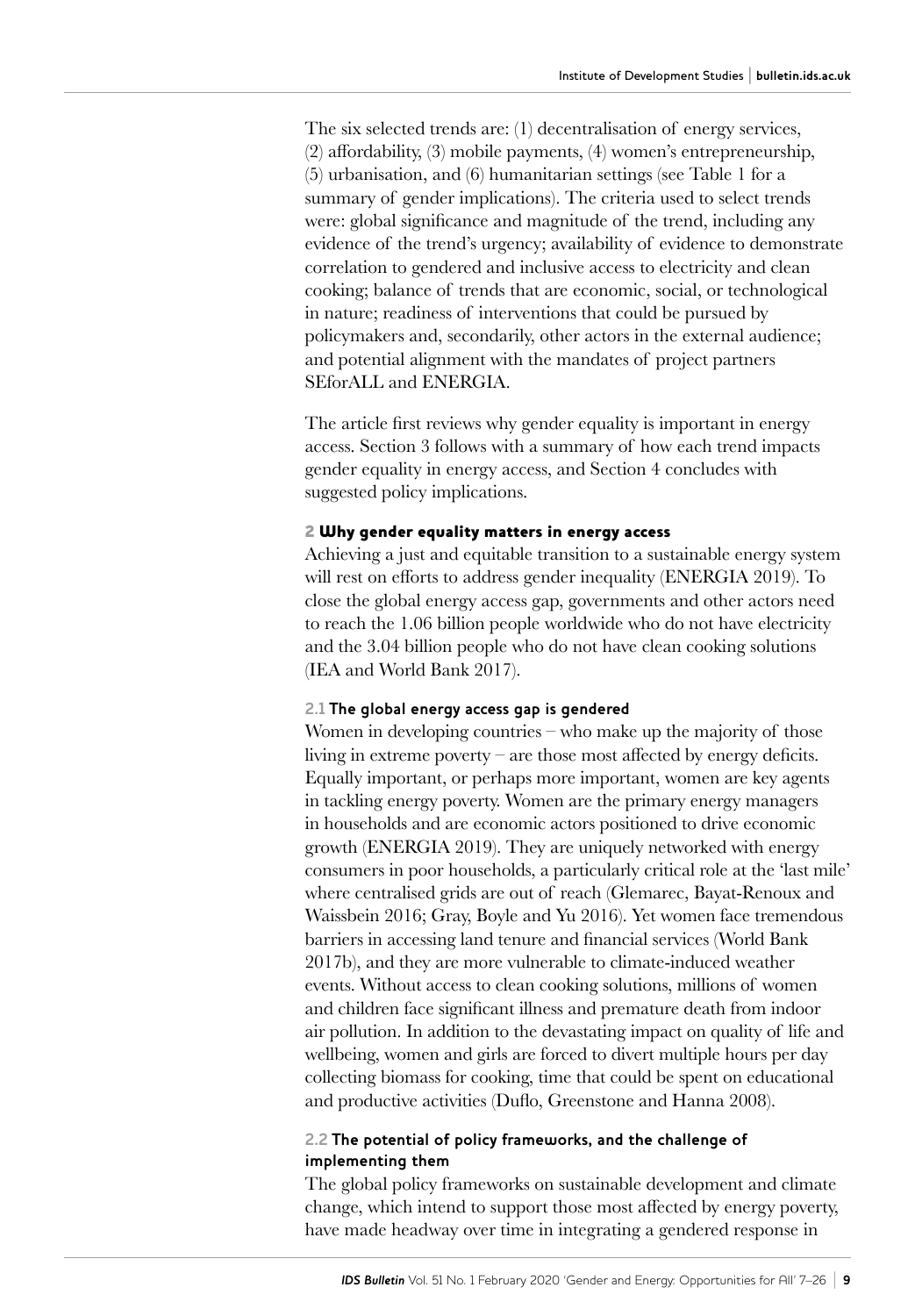policy language. However, the implementation of these goals and plans remains a challenge.

Through the 2030 Agenda for Sustainable Development, governments committed to leave no one behind and to prioritise those furthest behind in achieving the SDGs. Linkages between the SDGs give light to an overall agenda committed to addressing gender inequalities in energy access. Universal access to affordable, reliable, sustainable, and modern energy, SDG 7, is a fundamental component of achieving SDG 1, ending poverty in all its forms everywhere. Both of these goals are linked to SDG 5 on women's rights to economic and natural resources, the enhanced use of enabling technology, and the prevention of violence against women and girls. Other important linkages include SDG 13 on climate change action and the Paris Agreement, which recognised the intersection of climate change and gender equality.

While significant activity is already under way at the intersection of these SDGs, addressing gender equality is not always at the forefront in their implementation. In voluntary reviews of how the SDGs are being implemented, governments report on developing renewable energy sources and connecting households to the energy grid in rural areas, but they encounter challenges in the high upfront cost of modern energy and addressing energy deficits in remote areas. Governments have pointed to legal and institutional mechanisms that exist to support women's rights, and the need to integrate a gender perspective in policy and budgeting, but report that such efforts are stymied by the low level of women in decision-making in the public and private spheres and prevailing social norms that perpetuate gender inequality (UN DESA 2017).

Implementation of the global climate change policy framework (United Nations Framework Convention on Climate Change) also struggles to put women at the centre of access to renewable energy. Following the Paris Agreement, countries outlined post-2020 actions to reduce emissions, many of which charted complementary efforts to enhance energy access. While more than half of the Nationally Determined Contributions (NDCs) submitted by sub-Saharan African countries recognise the importance of affordable and reliable energy access to development, only 40 per cent of the NDC submissions reference gender equality or women. And among these countries only a few highlight the participation of women in energy decision making and in sustainable energy programmes and training (UNDP 2016).

## **2.3 Leveraging global trends could catalyse action**

The context of our rapidly changing world is highly relevant to tackling energy poverty, and in the case of gender equality it may be possible to leverage the trends described in this article. Knowledge of these global trends could influence decisions on how energy is delivered and financed, and the contributions of and impacts on women and men. Changes over time in the global and national context could significantly alter the pathway towards achievement of energy access for all and the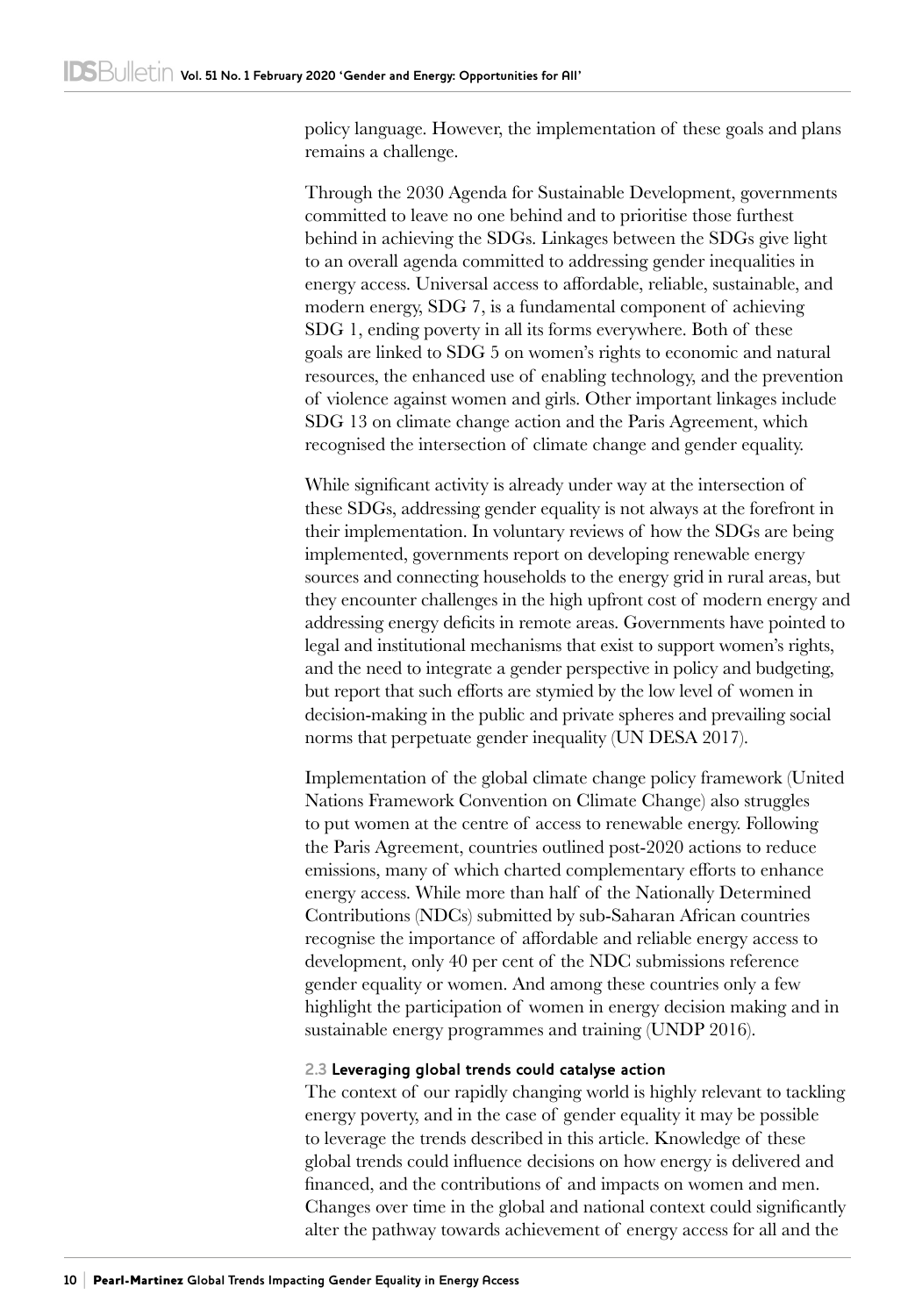SDGs by 2030. Employing a gender lens helps identify populations that are most in need of targeted support to meet these goals. Policymakers could propel energy access strategies from the perspective of how they would be best designed and deployed to reach both women and men. The trends described herein point to risks that might throw off policy and planning, as well as options for accelerating opportunities and leapfrogging ahead of existing timelines.

#### **2.4 Background of this article**

The research was undertaken as part of a scoping study commissioned by SEforALL and ENERGIA and funded by DFID (SEforALL 2018). The intention was to explore and bring visibility among policymakers to the role that select global trends play in achieving gender equality in energy access. While evidence abounds on the ways in which energy access drives economic growth, alleviates poverty, and delivers other socioeconomic benefits, less is known about how trends are impacting gendered energy access. An improved understanding of the gender aspects of these trends could support policymakers in shaping policy and finance decisions to enhance the delivery of the 2030 goals.

Owing to the broad landscape of the six trends studied, the research was designed as a scoping study capturing available evidence on each of the trends. The methodology consisted of: (1) a literature review spanning regions and sub-regions with energy access gaps for electricity and clean cooking, including Africa, Asia, and the Pacific, and Latin America and the Caribbean; (2) interviews with 33 representatives of institutions engaged in research and policy work in this arena; and (3) input and peer review from a Steering Committee.

#### 3 Global trends

It is unlikely that achieving universal energy access will come to fruition using business-as-usual approaches. The strategies employed by governments and organisations to expand energy access will need to keep pace with significant change under way in the energy sector, in national economies, and in local communities. Six global trends affecting the modes by which energy is delivered are presented below, along with implications for gender equality.

#### **3.1 Decentralisation of energy services**

*The expansion under way of off-grid and mini-grid energy access solutions presents new opportunities to close gender gaps by reaching those not served by the grid.*

#### 3.1.1 Trend overview

The way that energy is distributed is changing from centralised grids to a mix of on-grid and off-grid solutions. Off-grid energy service companies, marketing household solar electricity systems that can support varying bundles of light-emitting diode (LED) lights, mobile phone chargers, radios, fans, and/or super-efficient televisions, have emerged as a disruptive force. For households without any access,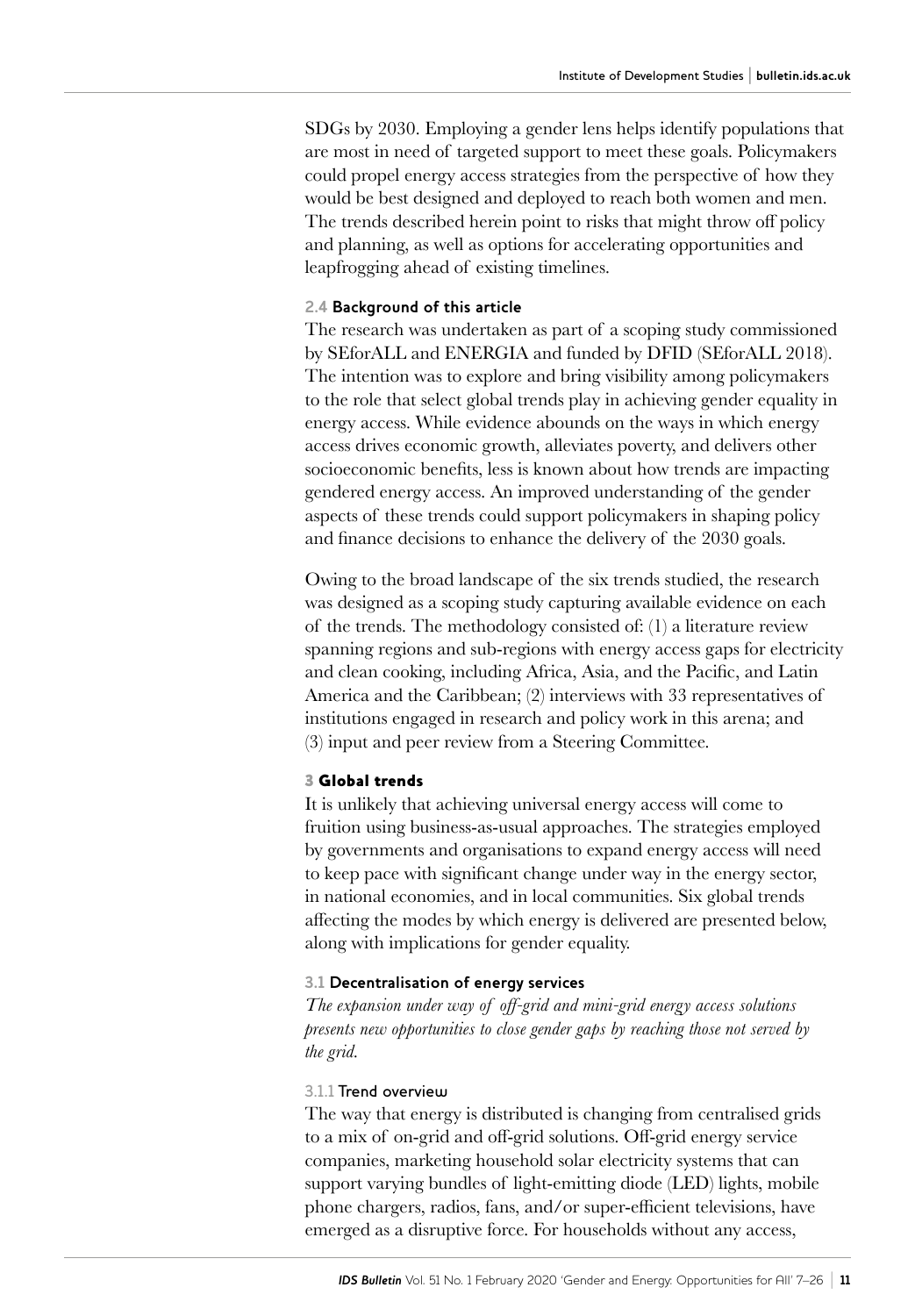these new services can mean additional hours of running a business or studying. But higher levels of electricity supply capacity are also important, as they enable broader use of appliances and other equipment for productive activities (SEforALL and Power for All 2017). Commercially viable mini-grid business models that can supply those levels of electricity have proven more elusive, but enthusiasm for that prospect remains. Mini-grids can provide a higher, more sophisticated level of electricity, supporting income-generating activities such as water pumping or grain milling and threshing for agriculture, or cold storage to keep dairy, meat, fish, and other products chilled and free from spoiling for a longer duration. Mobile communication technology is helping to propel the reach of these decentralised energy systems, as mobile banking and mobile payments unlock new business models. About 634 million people without electricity, or 53 per cent of the global unelectrified population, are already covered by mobile networks (Nique and Smertnik 2015), driving demand for accessible, affordable power-charging facilities – such as those supported by decentralised renewable energy (DRE) systems. Decentralised systems have been shown to increase the possibility of reaching remote populations (Practical Action 2017) and these solutions are expected to provide the majority of new access connections by 2030. Achieving energy for all will require off-grid solar photovoltaic (PV) or mini-grid connections for an estimated 72 per cent of those gaining new access (IEA 2017a).

# 3.1.2 Gender implications

Growing evidence suggests that decentralised systems can drive women's use of energy for income-generating purposes and, therefore, economic empowerment. Decentralised technologies extend the benefits of modern energy services – including reduced drudgery, time savings, and health and safety – to women and families who live beyond the reach of the central grid. Examples abound of decentralised technologies impacting women's health and wellbeing in remote areas. In Africa, electrifying clinics for lighting and medicine refrigeration has been found to improve maternal health (World Bank 2017a).In Indonesia and India, there is evidence linking television access to reduced family size, less domestic violence, and increased autonomy for women, owing to new norms presented in the media (Grimm, Sparrow and Tasciotti 2015; Jensen and Oster 2009). And the presence of public lighting delivered by stand-alone mini-grid systems has critical benefits for the safety of women and girls (World Bank 2017a).While there are some limitations and unexpected consequences of expanded electricity access, such as non-productive activities being pushed aside (Winther 2008), and it is not clear how access impacts gender relations, there is substantial evidence of a positive impact on women's welfare (Winther *et al.* 2017).

Employment and entrepreneurship in decentralised energy has the potential to become a major source of income generation for women, throughout the energy value chain (Pearl-Martinez 2014). Although there is currently an imbalance in women's representation in the renewables industry, this is slowly changing, and the number of jobs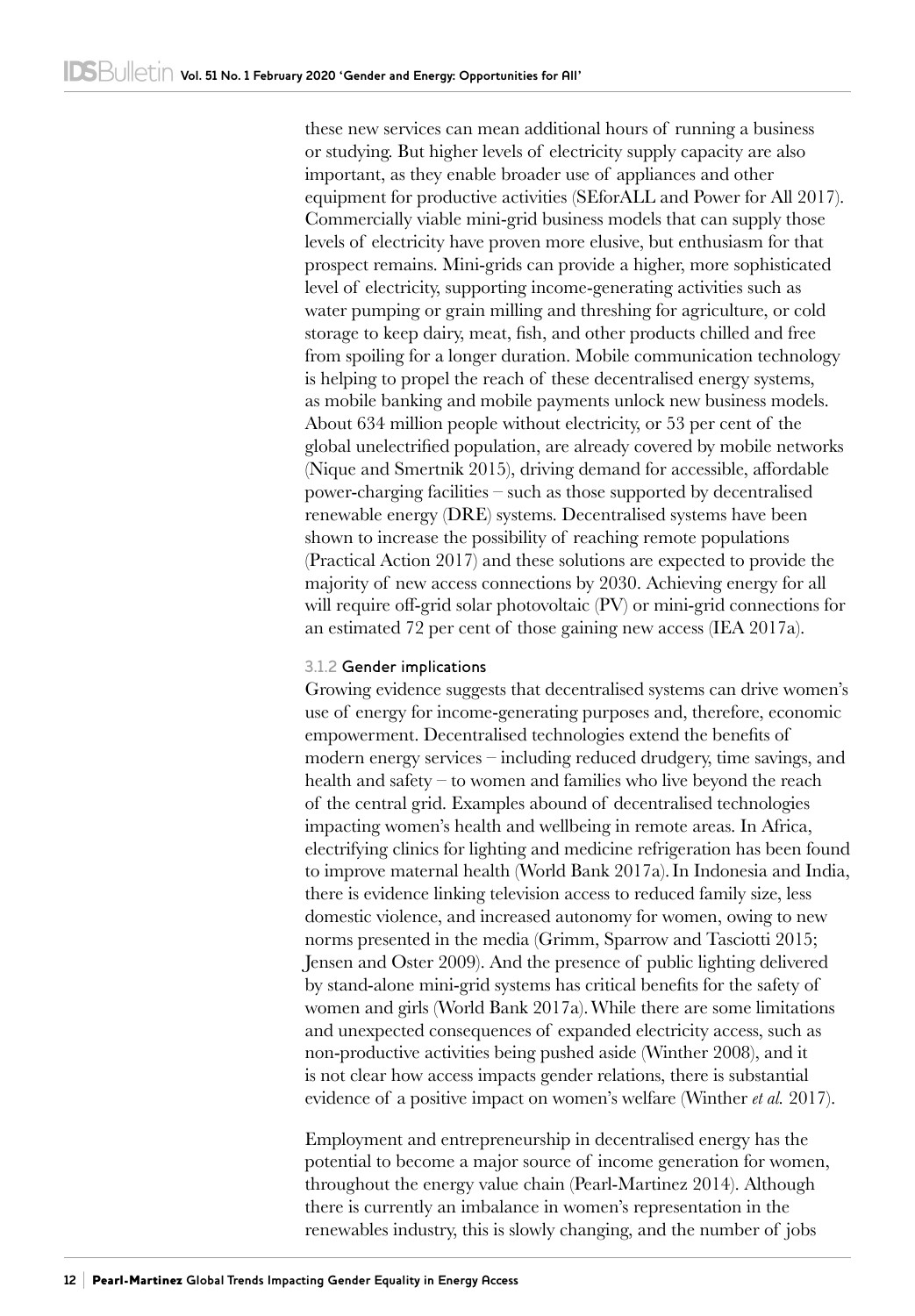in solar, bioenergy, hydropower, and wind is growing rapidly, with the potential to reach 15–24 million jobs by 2030. The off-grid sector could create 4.5 million jobs by 2030, particularly in solar PV, and additional indirect jobs will emerge through entrepreneurship (IRENA 2017b). As outlined further in Section 3.4, tapping into women's income-generating opportunities made possible by decentralised power systems (where the alternative would be no power at all) could be a win–win both for access to energy and for gender equality. As women become engaged as sales agents for clean cooking solutions and off-grid service connections, they are also empowered economically. However, the existing barriers that need to be overcome to facilitate women accessing such opportunities cannot be ignored. In rural Kenya, women were found to have less control over decision making about appliances and lighting – regardless of whether electricity came from the grid, mini-grid, or solar home system – because men paid subscription fees and registered as the customer (Winther, Ulsrud and Saini 2018).

#### **3.2 Affordability of energy services**

*With improving technology and increasing scale, energy services are becoming less expensive and consumer financing packages help to put connections within reach.*

#### 3.2.1 Trend overview

Affordability of decentralised options is a key determinant in electrification at the last mile. The least-cost solution for providing energy access to three-quarters of those in sub-Saharan Africa is through decentralised options, particularly solar off-grid and mini-grid systems (Glemarec *et al.* 2016). For those without access to the grid, spending on lighting and mobile phone charging with kerosene, candles, battery flashlights, and similar technologies amounts to US\$27bn per year (Lighting Global and GOGLA 2016). The cost of appliances has an impact on women's economic empowerment and agency. Solar-powered home electricity systems are frequently bundled together with highly efficient appliances by off-grid energy service companies, and consumer financing is available via monthly instalments for the whole package. Affordability is one of the drivers of the expansion of pico-solar. Consisting of a solar panel and battery supplying LED lamps and a mobile phone charging port, and providing up to 15 watts, pico‑solar accounted for 94 per cent of all off-grid solar sales in 2016, mostly in South Asia and sub-Saharan Africa. The overall cost of pico‑solar units has decreased significantly in recent years, resulting in 59 per cent of all pico-solar units in sub-Saharan Africa priced below US\$20 (Nygaard, Hansen and Larsen 2016).

The uptake of clean cooking technologies is also influenced significantly by cost. The upfront cost of improved cooking appliances, as well as alternative fuels such as liquefied petroleum gas (LPG), has been a major barrier. Clean cooking technologies are not expensive enough to be a cost-effective offering of microfinance institutions or banks (GACC 2015a). Although it is a fossil fuel with environmental drawbacks and not without safety hazards, LPG is a step forward from biomass cooking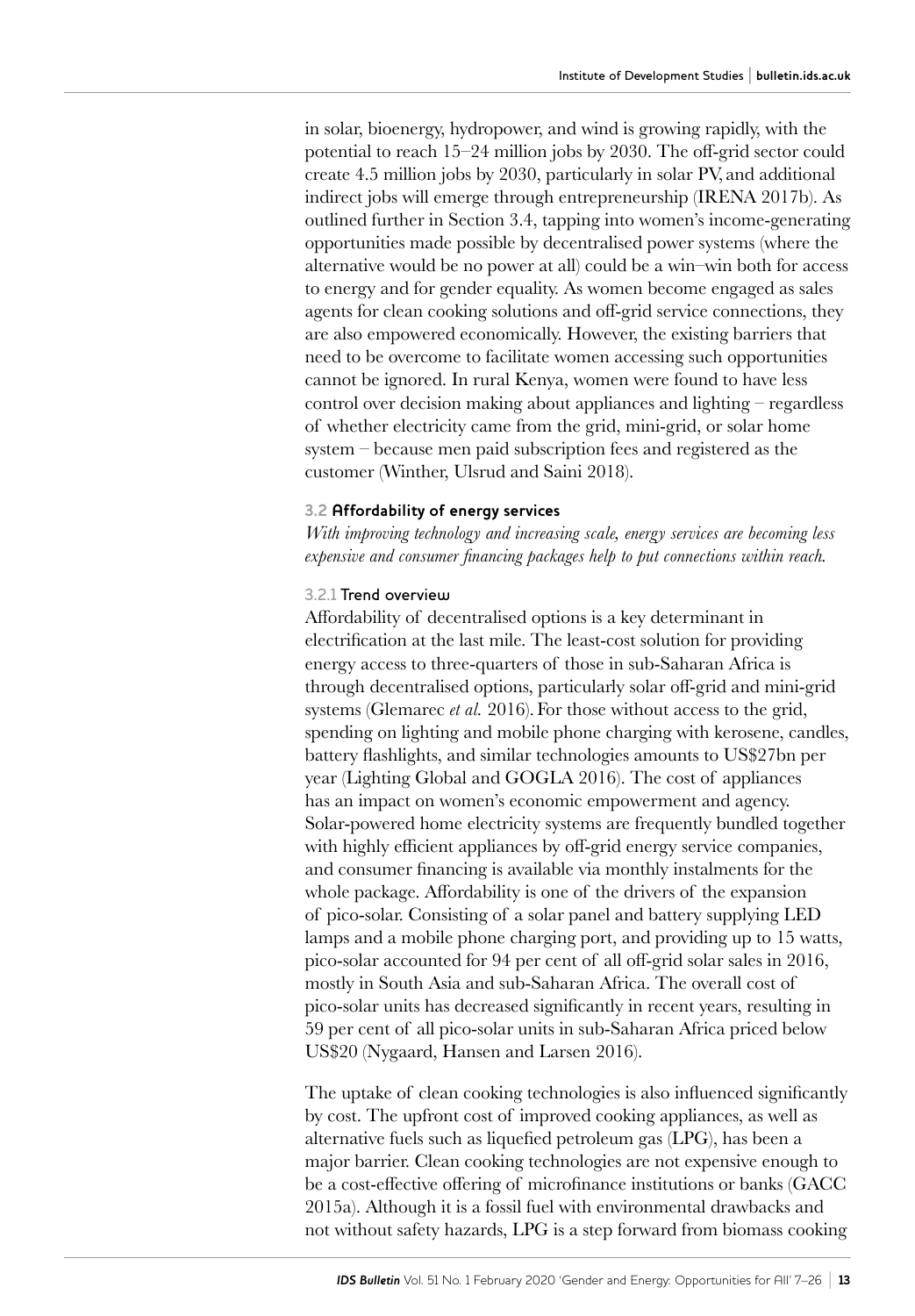for health and climate change outcomes (Rosenthal *et al.* 2018). In urban areas, LPG use has been increasing and its expansion in developing Asia is expected to make up the majority of global expansion through 2030, despite the 2.3 billion people worldwide projected to remain without access (IEA 2017a). In rural areas, poor infrastructure and infrequent delivery of LPG cylinders are part of the equation of low supply and, on the demand side, the prohibitive cost and distribution challenges are compounded by limited awareness at the household level of the benefits of alternative fuels (Cecelski and Matinga 2014).

#### 3.2.2 Gender implications

It is more expensive to provide access to rural areas than to urban areas owing to the need for lengthy transmission infrastructure and technical losses along the way, and rural populations usually have less disposable income than those in urban areas. For remote communities, mini-grid and off-grid systems are often a more cost-effective avenue than grid extension because, in the absence of substantial public subsidies, the connection cost is prohibitively high. In a study of clean cookstoves, the impact on household expenses and attention to the needs of end users was found to be as important as the cost of the cookstove itself (Riley 2014).

The upfront costs of solar home systems have also remained a barrier, but these systems have demonstrated benefits to women through savings on kerosene, better quality light, enhanced child welfare, and increased self-respect and empowerment (Winther *et al.* 2017). For poor energy consumers, affordability is determined by whether there are consumer finance options available, such as pay-as-you-go or lease-to-own. These options, typically financed by the energy service company, spread out repayment of the upfront capital cost over time (SEforALL and Power for All 2017). For many poor women, however, access to consumer finance is constrained by the additional hurdle of being outside the formal financial system, lack of access to mobile payments, and not having control over household decision making (Demirguc-Kunt *et al.* 2014). Pico-solar provides only a basic level of energy services, but it is beneficial to those without access as it displaces kerosene, which produces harmful smoke; enables financial savings once the investment cost has been recouped by what daily outlays to purchase kerosene would have been; and provides a higher quality of light that enhances study time (SEforALL and Power for All 2017).

## **3.3 Mobile payments**

*Mobile money and other digital innovations can be leveraged to propel women's access to off-grid and clean cooking solutions, as well as their entrepreneurship.*

#### 3.3.1 Trend overview

The energy sector is increasingly digitalised. Appliances, buildings, vehicles and transportation systems, and industry value chains are becoming *smarter* and there is greater connectivity between people and between devices, particularly through the internet and mobile phones (IEA 2017b). The emerging network of devices embedded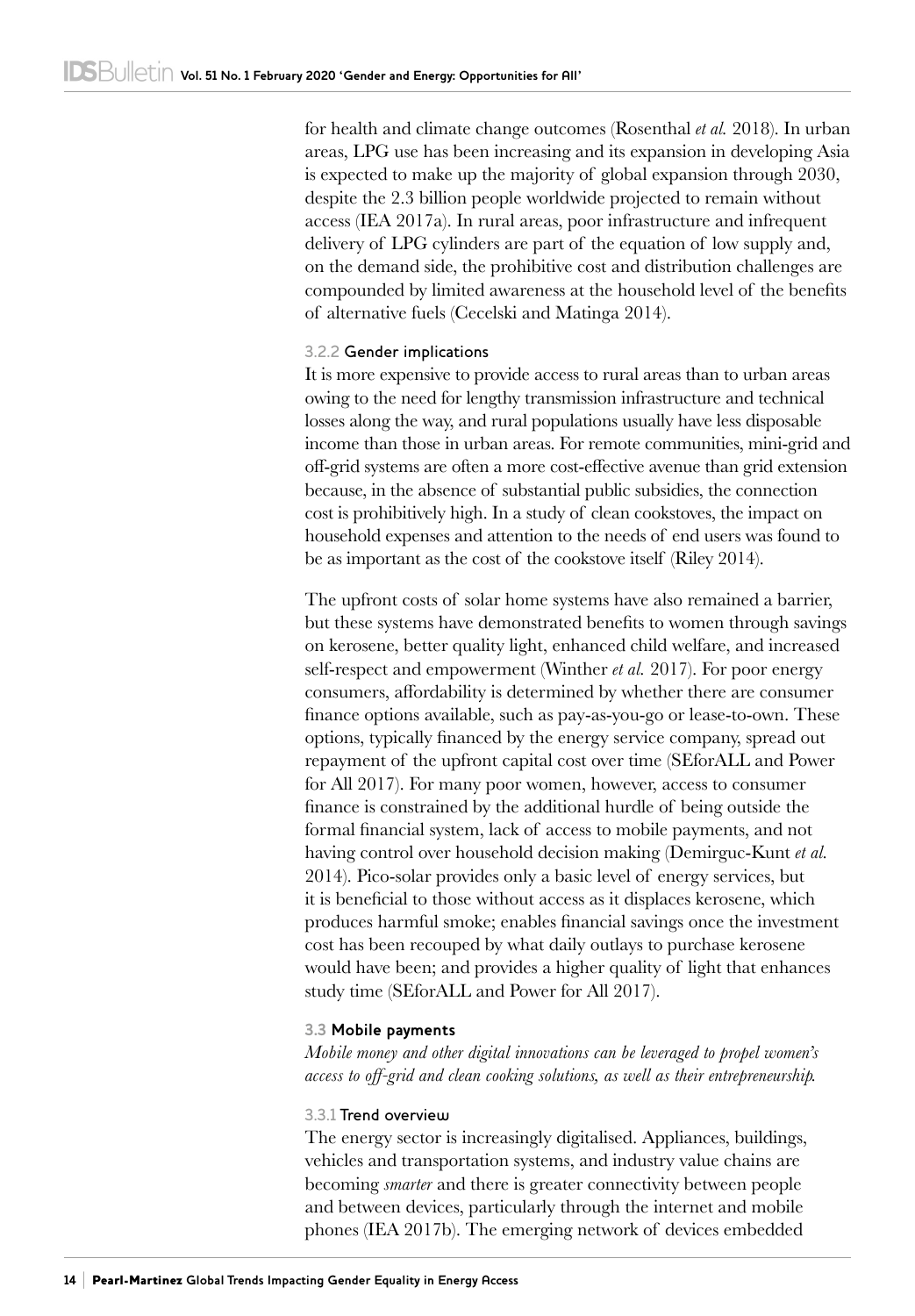with the ability to connect and exchange data is improving efficiency and extending technologies and services to new spheres. For example, cloud‑based metering and software platforms can be paired with mini-grids and telecom towers, which require electricity. Together, these digital solutions serve as anchor loads to provide the consistent demand that mini-grids need to operate, and they can support further investment in expanding electricity supply to remote communities. The digital revolution is propelling new modes of financing solar home systems, especially in geographic areas that are too difficult or costly for the grid to reach. When mini-grid and off-grid electricity providers have access to the internet and communications, this can accelerate expansion of energy access, especially as a tool for cashless payments that reduce the cost of many small-scale transactions and improve customers' repayment rates (Modi and Figueroa 2015). Despite these possibilities, digital connectivity is not a panacea, as access to mobile and internet technologies is irrelevant if electricity is not available.

#### 3.3.2 Gender implications

There is emerging evidence that digital connectivity may have a leapfrogging effect in relation to poverty reduction. Between 2008 and 2014, Kenya's mobile payments system lifted 200,000 families out of poverty, equal to about 2 per cent of the country's households. The impact of access to mobile payments was more pronounced for women, whose access to mobile money prompted a switch to business or retail occupations over farming (Suri and Jack 2016). Access to mobile technology by women and those in remote locations is also a key determinant in the expansion of new financial models. Mobile finance can help women access energy products and services, as well as support services for agriculture. For women entrepreneurs in developing economies, digital commerce and other technologies can overcome limited access to finance, time constraints, mobility, and skills and training (UNCTAD 2017). Access to mobile finance also enables women to invest in businesses and pay for their families' education and health needs (Lewis, Villasenor and West 2016). New digital approaches are being used to improve adoption of clean cookstoves, such as in India, where women are paid through a system of climate credits to use stoves and fix them when they break (Ramanathan *et al.* 2017). Other aspects of digitalisation may also be beneficial to women. The declining costs of solar PV and batteries means that greater amounts of energy can be stored 'behind' the household electricity meter (IEA 2017b), which is an opening for women as household energy managers to assume more control.

However, women may remain excluded from the benefits of mobile payments unless the gender divide in access to digital and energy technologies and services is addressed. Women in developing countries have significantly lower rates of digital literacy than men. A study by Intel found that 25 per cent fewer women than men across developing countries had internet access, largely due to the high cost of a connection (Intel 2013). While global access to mobile phones is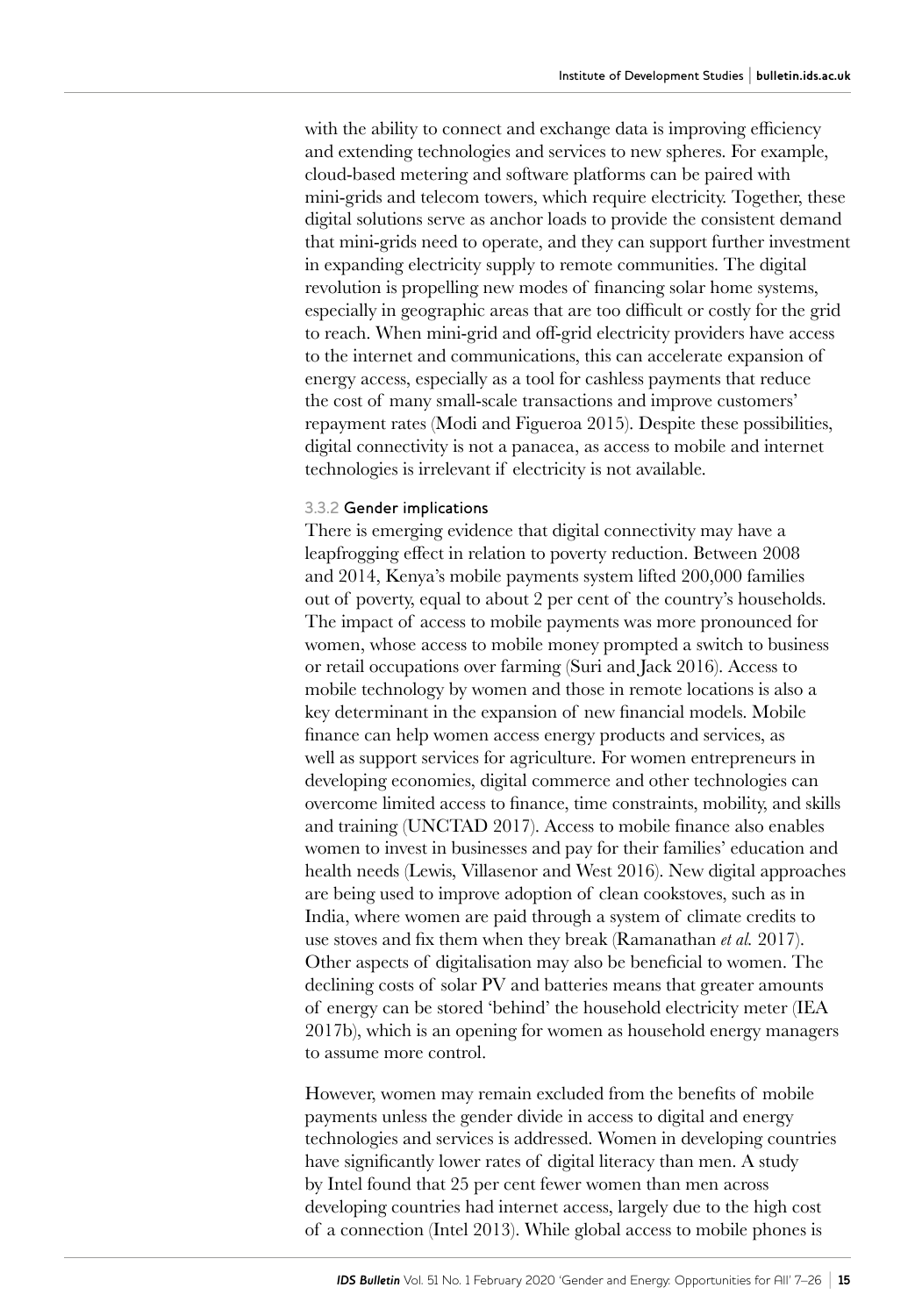increasing, a substantial gender gap remains in low-income and middleincome countries. Women in these countries are 10 per cent less likely than men to own a mobile phone, or 184 million fewer women than men, due to women's lower levels of education and income (GSMA 2018). Social norms are also at play in many communities, as the use of mobile phones is sometimes deemed inappropriate for women and girls.

#### **3.4 Entrepreneurship**

*The upward trend in women's entrepreneurship is an opportunity to expand energy access by empowering women to help close the access gap at the last mile, reaching those who would not be reached by business-as-usual approaches.*

#### 3.4.1 Trend overview

Globally, the number of women engaged in entrepreneurial activities is growing steadily, although some regions are not seeing this increase. The 2018 Mastercard Index of Women Entrepreneurs concludes that, while there is much room for improvement, women's advancement as entrepreneurs is 'adequately healthy' in the majority of regions. While Ghana and Uganda have high proportions of women business owners, sub-Saharan Africa and the Middle East are lagging behind other regions (Mastercard 2018). Similarly, the 2014 Gender Global Entrepreneurship and Development Index finds a high level of 'female entrepreneurial drive' in certain African countries – Ghana, Nigeria, South Africa, and Uganda – but, as a whole, sub-Saharan Africa has fewer female entrepreneurs (GEDI 2014). In developing countries, women's business leadership is more prevalent in smaller firms – just under 40 per cent of small companies compared to half that for medium-sized companies (IFC 2011).

The increase in the rate of women's entrepreneurship parallels a surge in international dialogue and investment in women's economic potential. This is signalled by the establishment of the High-Level Panel on Women's Economic Empowerment by the United Nations (UN) Secretary-General in 2016 (UNHLP 2016), new global investment mechanisms such as the Calvert Foundation's Women Investing in Women Initiative and Goldman Sachs' 10,000 Women initiative, and numerous leadership and award programmes to catalyse women's leadership in business, science, technology, engineering, and mathematics (Stengel 2016).This new wave of support for investing in women draws on analyses correlating gender equality with global economic growth (Mastercard 2017; GEM 2017).

#### 3.4.2 Gender implications

The expansion of sustainable energy, especially to remote areas, may depend on women's engagement as entrepreneurs, owing to the unique relationship they have with female energy consumers. Women's household decisions about energy afford them a nuanced understanding of their customer base and supply chain, which can translate into a minimal business cost in identifying and securing customers. Women entrepreneurs demonstrate an advantage in managing supply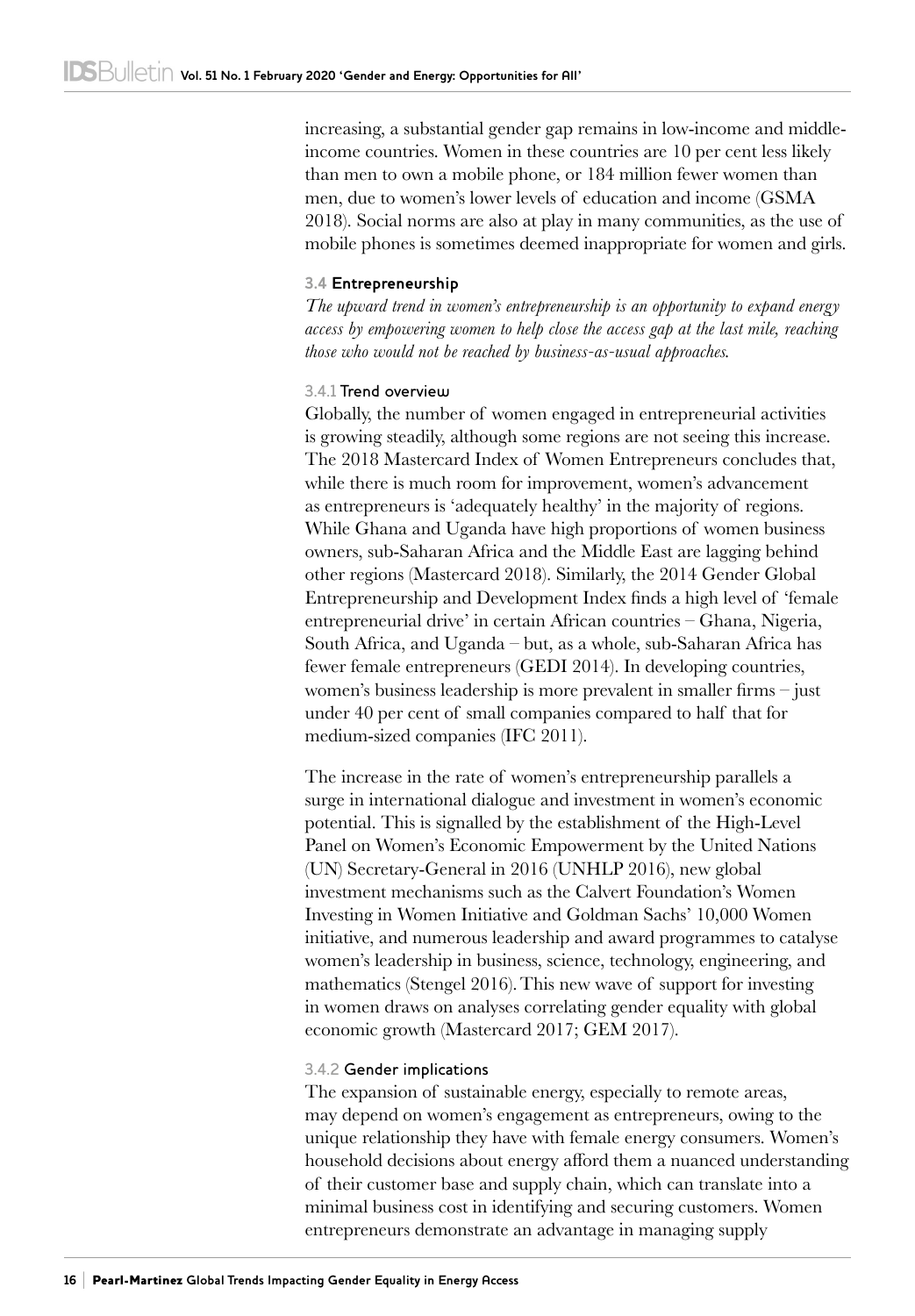chains and reaching customers in rural areas (Glemarec *et al*. 2016; Gray*et al.* 2016) and there are examples of women outperforming men in selling energy products, including solar lanterns and cookstoves. In these studies, women's success is attributed to their ability to influence members of their community, the broad networks within which they have relationships, and their understanding of women's particular energy needs (Soria, Farley and Glinski 2016; GACC 2015b). Supporting women's businesses may bring greater return on investment, as studies confirm women are a lower credit risk and repay loans more frequently than men (Zelizer 2011). Women's business success also translates into reinvestment in families and communities, as women entrepreneurs are more likely to spend earnings on children's education and health, compared to male entrepreneurs (Pazarbasioglu 2017).

Yet in developing countries, 70 per cent of women with small and medium-sized businesses are not accessing financing, amounting to nearly US\$300bn per year (World Bank 2017b). Women face more bottlenecks to building businesses than men. Existing evidence catalogues the significant and wide-ranging barriers restricting women's business ownership, including lack of access to capital, regulatory restrictions, isolation from business networks and intermediaries, lack of access to market data and information, discriminatory cultural and gender norms, lower levels of education and business experience, limited female role models and mentors, and competing demands of household and family responsibilities without access to childcare (GEM 2017). Studies also show that expansion of women's entrepreneurship requires support beyond the business realm. Tackling broader gender barriers – for example, addressing improvements in health and education, gender-based violence, childcare, land and property rights, and rural electrification – are equally important (Buvinic and O'Donnell 2016). Women were found to be less likely to develop into independent entrepreneurs in the renewable energy sector in the absence of broader skills development, support for entering established renewable energy supply chains, and changes in social norms that designated the installation of solar home systems as a male domain (Glemarec *et al.* 2016).

#### **3.5 Urbanisation**

*Securing reliable electricity and clean cooking access for women and men living in slums and peri-urban areas enables livelihoods, as well as the legitimacy and economic contribution of urban settlements.*

#### 3.5.1 Trend overview

By 2050, about 68 per cent of the world's population will live in cities (UN DESA 2018), and currently one in eight people globally live in slum conditions (UN-Habitat 2016). In the fastest growing cities, electricity generation does not always keep pace with demand, leading to voltage fluctuations, brownouts and blackouts, and unreliable service. Electricity supply often prioritises large-scale commercial and industrial needs, rather than the smaller enterprises of the urban poor. The result is that the urban poor are forced to rely on polluting fuels for cooking,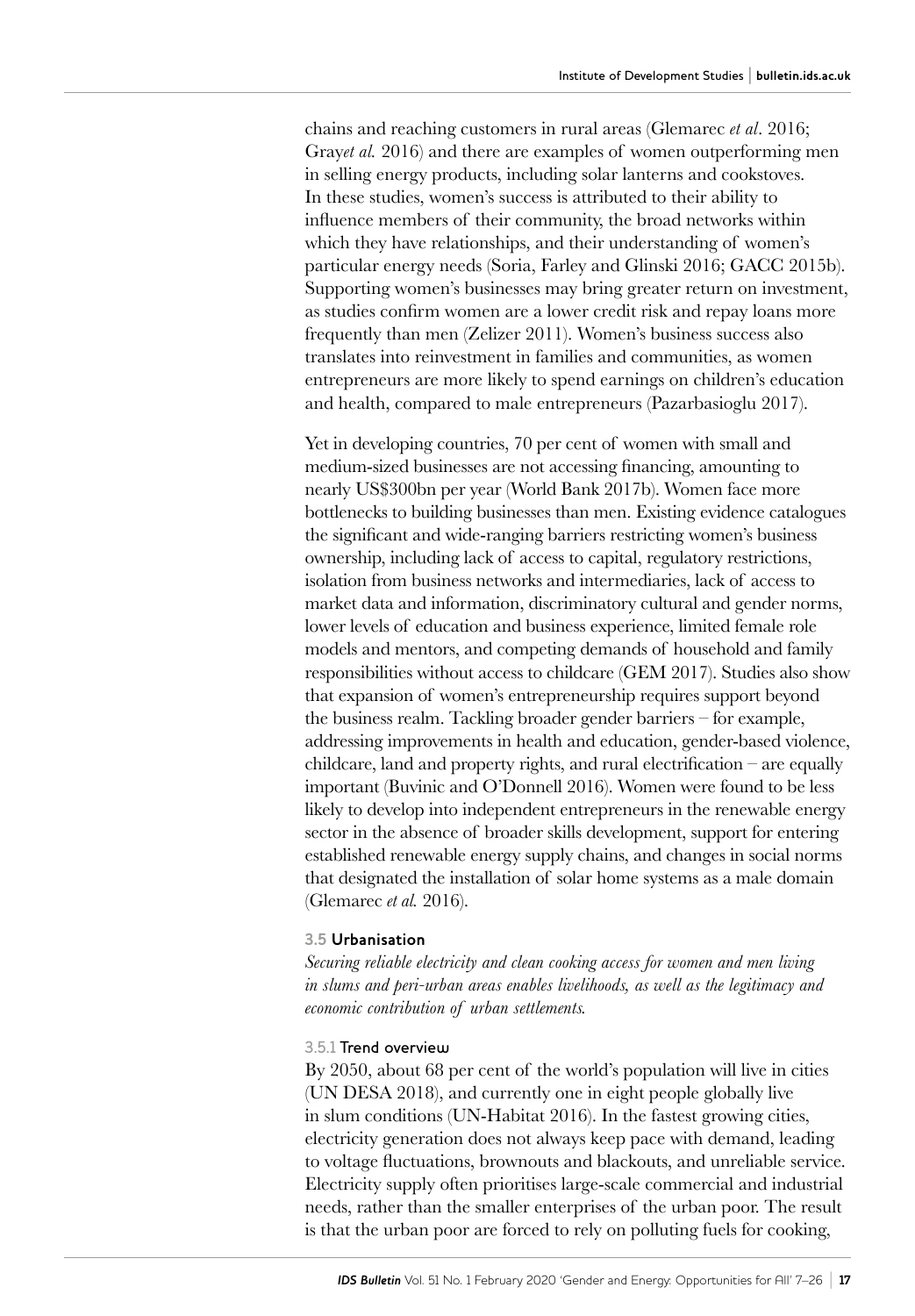to the detriment of city air quality, or to install diesel generators to have access to reliable (although dirty and expensive) electricity. In urban areas, grid connections are expected to be the most cost-effective means of expanding electricity access by 2030. However, shifting to cleaner cooking fuels, such as LPG, is also central to expanding energy access and would lead to the most dramatic reduction in both indoor and outdoor air pollution (Westphal *et al.* 2017). LPG is projected to provide access to 90 per cent of those in urban areas gaining access to clean cooking by 2030.While there are success stories in urban areas of China and Indonesia of fuel switching from traditional biomass to LPG, at a global scale, 2.3 billion people are projected to remain without access to clean cooking by 2030 (IEA 2017a).

#### 3.5.2 Gender implications

Urban environments provide economic opportunities and facilitate proximity to energy supplies, yet women and men living in informal urban settlements have a harder time accessing energy. About half of those living in slums depend on unpaid connections to electricity, leaving utilities without revenue (Danielsen 2012).Those without a formal electricity connection may resort to illegal means of connection or use expensive and unsafe fuels, sometimes being charged higher prices by illegal intermediaries. There is some evidence pointing to insecure property tenure preventing female-headed households from accessing energy (Heinrich Boll Stiftung 2016). In urban areas without street lighting, gender-based crime is a major problem, particularly because sanitation facilities are located at a distance from households. Electrification efforts are obstructed by the lack of coordination between housing and energy initiatives, and public subsidies are not sufficient to make energy access adequately affordable. The realities of poor urban households are also missing in national energy policy. Informal settlements in cities may not be recognised by authorities and fall in the gap between national energy ministries, urban energy companies, and rural electrification agencies (Danielsen 2012).

#### **3.6 Humanitarian settings**

*Humanitarian agencies should shift away from diesel-generated power towards renewable-powered electricity and provide clean cooking solutions to pre-empt the need for residents to collect firewood.*

## 3.6.1 Trend overview

The number of people who are forcibly displaced has nearly doubled in the past two decades – up to 65.6 million people as of 2016, half of which are women (UNHCR 2016). Of these, 8.7 million people live in refugee camps with minimal access to electricity, relying on collected fuelwood for cooking (Lahn and Grafham 2015). The vast majority of refugees are hosted by developing countries, where governments often have less surplus capacity to provide additional energy services (Morales 2017). While many displaced people are housed in camps hosted by countries other than their own, many more are internally displaced and similarly lack modern energy provisions. Humanitarian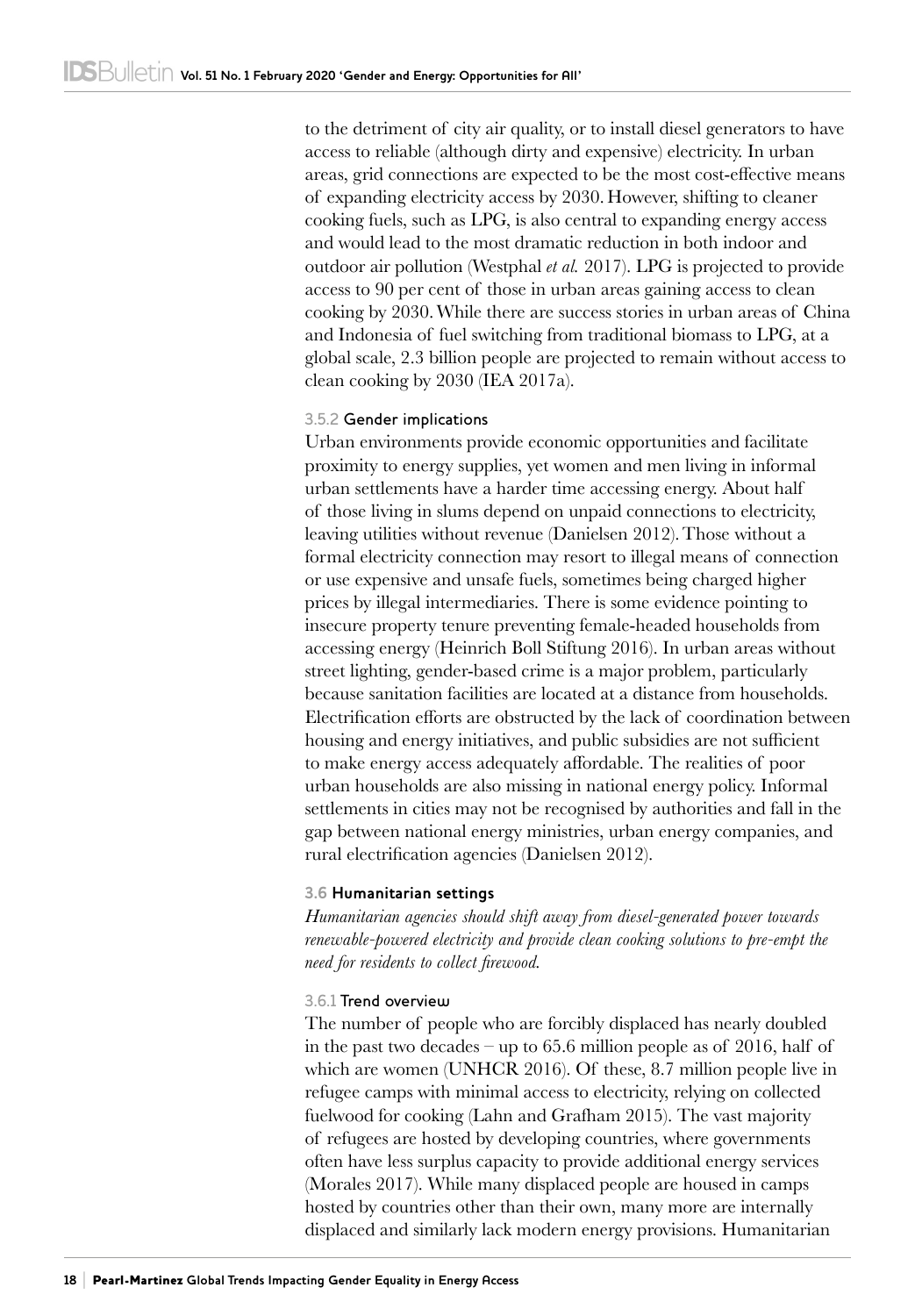relief settlements can range in size from large towns to small cities and while the residents are there – in theory, only temporarily – they require energy for household cooking and lighting and community services such as power to operate schools and health centres, refrigerate medication, pump water, and support administration staff functions.

Decentralised renewable energy options such as solar-powered mini-grids with diesel or batteries for backup, are recognised as options by these humanitarian agencies, but are not yet the go-to solution. When electricity is available, it is typically delivered through diesel generators, at great operational cost due to the expense of fuel deliveries. Humanitarian agencies are short on energy expertise and on systematic long-term energy planning and management.While financing is needed for energy supply solutions that span both emergency and recovery periods, humanitarian funding is often short term and politically oriented, in quick response to emergencies that soon fall off the radar (Lahn and Grafham 2015). In addition, a challenge for humanitarian agencies is that installing more durable energy supply infrastructure in humanitarian settings can signal the potential permanence of these settlements to wary host governments (Morales 2017).Governments grapple with tensions between refugees and host communities caused by competition for fuelwood, as almost 65,000 acres of forest are burned for fuel each year by people living in refugee camps (Lahn and Grafham 2015).

#### 3.6.2 Gender implications

Access to non-traditional energy sources, particularly in humanitarian settings, is a matter of protecting women's and girls' lives. Firewood collection for household energy is often a dangerous task. Reports abound from Chad to Sudan of women experiencing physical aggression, theft of property, or rape during trips outside camps to collect firewood. Women are discouraged from reporting sexual assaults owing to cultural expectations or because firewood collection outside camps is illegal in many countries (Lahn and Grafham 2015).This is compounded by the insecure legal status of people living in camps (Morales 2017). The health impact of cooking with traditional fuels is substantial, especially for women and girls, as an estimated 20,000 forcibly displaced people face premature death from indoor pollution each year (Lahn and Grafham 2015). Not having to collect firewood also facilitates time available for women's economic and educational activities in these camps (UNHCR 2012). The availability of electricity for street lighting can also keep shops and public spaces open later and generally improve the lives of those in humanitarian settings, especially women. In one example from the Goudoubo refugee camp in Burkina Faso, only 3 per cent of those who leave the house after dark are women, due to the lack of public lighting (Vianello 2016).

#### 4 Policy implications

As introduced at the outset of this article, the national roll-out of the international agreements on sustainable development and climate change demonstrate that more attention needs to be directed towards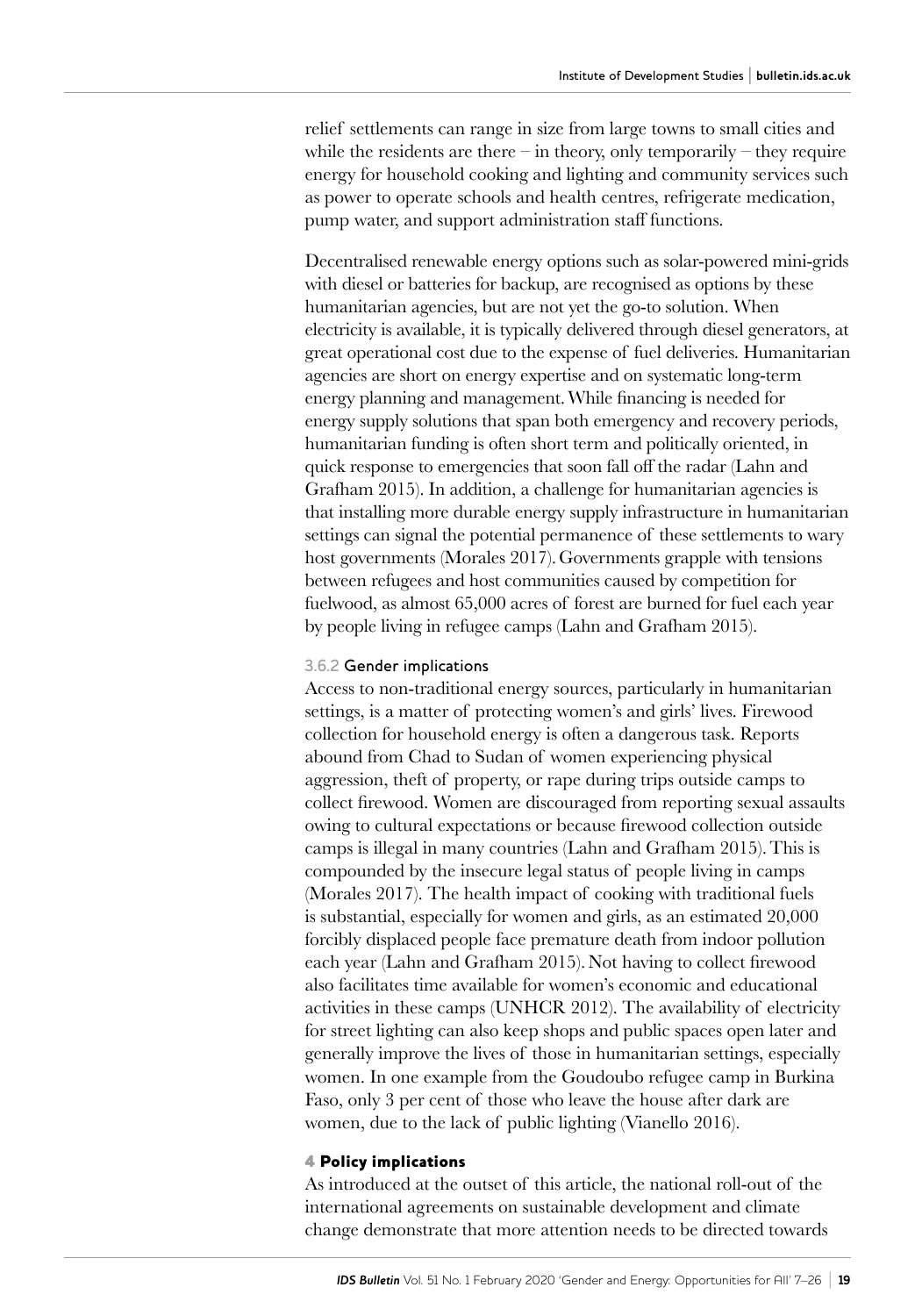gender equality. Bridging the gender gap in access to sustainable and modern energy is not primarily a question of technology. Instead it is a question of organising energy delivery in a way that navigates existing inequalities and responds to the central roles played by women as energy managers and consumers. The prevailing investment approach to energy access is not organised to address these realities and thus perpetuates gender inequalities (Ngum 2016). The results of this are palpable – countries experiencing higher levels of gender inequality also have lower levels of electricity access (O'Dell, Peters and Wharton 2014). This article concludes with an overview of policy implications for each of the six trends discussed above.

#### **4.1 Expanding decentralised energy services based on gender gaps**

Government decision-making on energy rarely reflects gendered realities, partly because ministries do not collect adequate data on household and income-generating energy usage and needs. Globally, sex-disaggregated and gender-relevant data and evidence is very limited, including on access to and use of energy, decision making, household division of labour, productive uses of energy, and entrepreneurship (SEforALL 2017).3 Greater policy coherence between gender policy and renewable energy planning, as well as gender-disaggregated data collection, would help ensure that decentralised energy services are expanded in a manner that delivers specific benefits to women.

#### **4.2 Leveraging affordability to expand services to women**

Policymakers should assess what women and men can afford in specific contexts and address cost barriers, taking advantage of dramatic reductions in technology costs and the integration of technologies and new business models. Targeted mobile phone surveys and other 'lean data' approaches enable vastly better data collection than was previously possible (Acumen 2017). Achieving universal energy access will require policies that address not just the energy sector but also banking, financial, and infrastructure policies that lower the cost of grid and off-grid electricity and clean cooking solutions (Pachauri *et al.* 2013). Improving women's technology choices could be enhanced through access to credit and the collection of data that monitor how they use energy (UNIDO 2015).

#### **4.3 Bridging the digital gender divide**

Expanding women's access to mobile finance has the potential to expand local markets and reach more of those without access to electricity and clean cooking solutions (IEA 2017a). First and foremost, mobile money has to be expanded, especially in less-developed countries where a lack of these services persists. Attention should be focused on the gender digital divide when making decisions about how to expand mobile money; for example, by considering the needs of femaleheaded households. Global technology companies moving to connect rural areas in developing countries to their services should consider women's and men's needs, including energy needs that could benefit from solar home systems and mini-grids, as well as the application of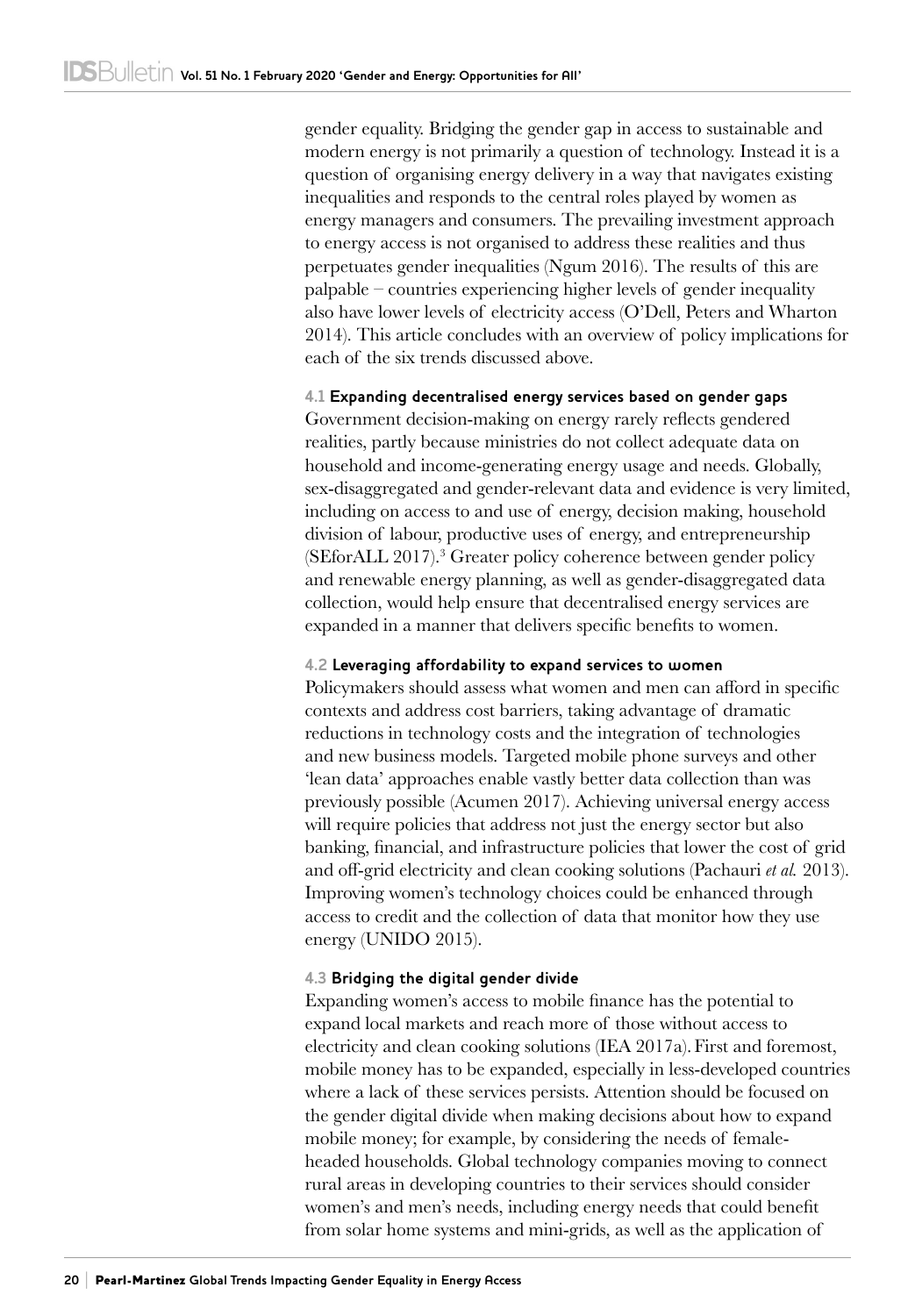pay‑as‑you‑go models to finance irrigation pumps, LPG canisters, and biogas systems (GSMA 2017).

#### **4.4 Creating a business and regulatory environment supporting women's entrepreneurship**

Given that legal and regulatory structures protect women's business activities as well as men's, countries with stronger rule of law and greater women's political empowerment also have higher rates of women's entrepreneurial activity (Goltz, Buche and Pathak 2015). To propel energy access, policymakers need to create a business and regulatory environment that supports women-owned small and medium-sized enterprises, as well as other aspects of their wellbeing. While financing targeted to the needs of women-led businesses is key, support beyond financing is critical to women's economic empowerment. Employment and entrepreneurship in decentralised energy could become a major source of income generation for women, especially at the base of the energy ladder but also further up the value chain (Pearl-Martinez and Stephens 2016; Glemarec *et al.* 2016). The number of global renewable energy jobs (direct and indirect) could reach 15–24 million by 2030 (IRENA 2017a). The off-grid sector could create 4.5 million jobs by 2030, particularly in solar PV, and additional indirect jobs will emerge through entrepreneurship (IRENA 2013).

#### **4.5 Formalising energy access in informal urban settlements**

Policymakers need to circumvent tenure and payment barriers for women and men living in slums and peri-urban areas. Municipalities, national energy ministries, and other agencies responsible for energy supply should be sensitised to the needs of women in informal settlements, collect data on those populations, and address the unique barriers faced by women and men in securing access to energy in these environments.Given the reliance of poor households on cooking fuels that cause indoor (and outdoor) air pollution, solutions should include clean cooking technologies and fuels, in addition to electricity and solar home systems. Subsidised tariffs must be designed to ensure true affordability for those most in need, particularly female-headed households. Alternative payment arrangements to alleviate upfront costs can include monthly instalments and prepaid connections. To facilitate legal connections to electricity and LPG for those without proof of land or property ownership, agencies should accept alternative forms of proof of address.

#### **4.6 Regularising energy services in humanitarian settings**

Equitable access to sustainable energy should become a formal – and central – component of humanitarian aid. Sustainable technologies and clean fuels should be prioritised in humanitarian settings, and replacing diesel generators with DRE systems can reduce long-term fuel and other operational costs (UNHCR 2012).To start, international policy frameworks, humanitarian organisations, and national governments need to adopt coordinated energy access goals and guidelines for displaced people, ensuring that women's needs are assessed and clearly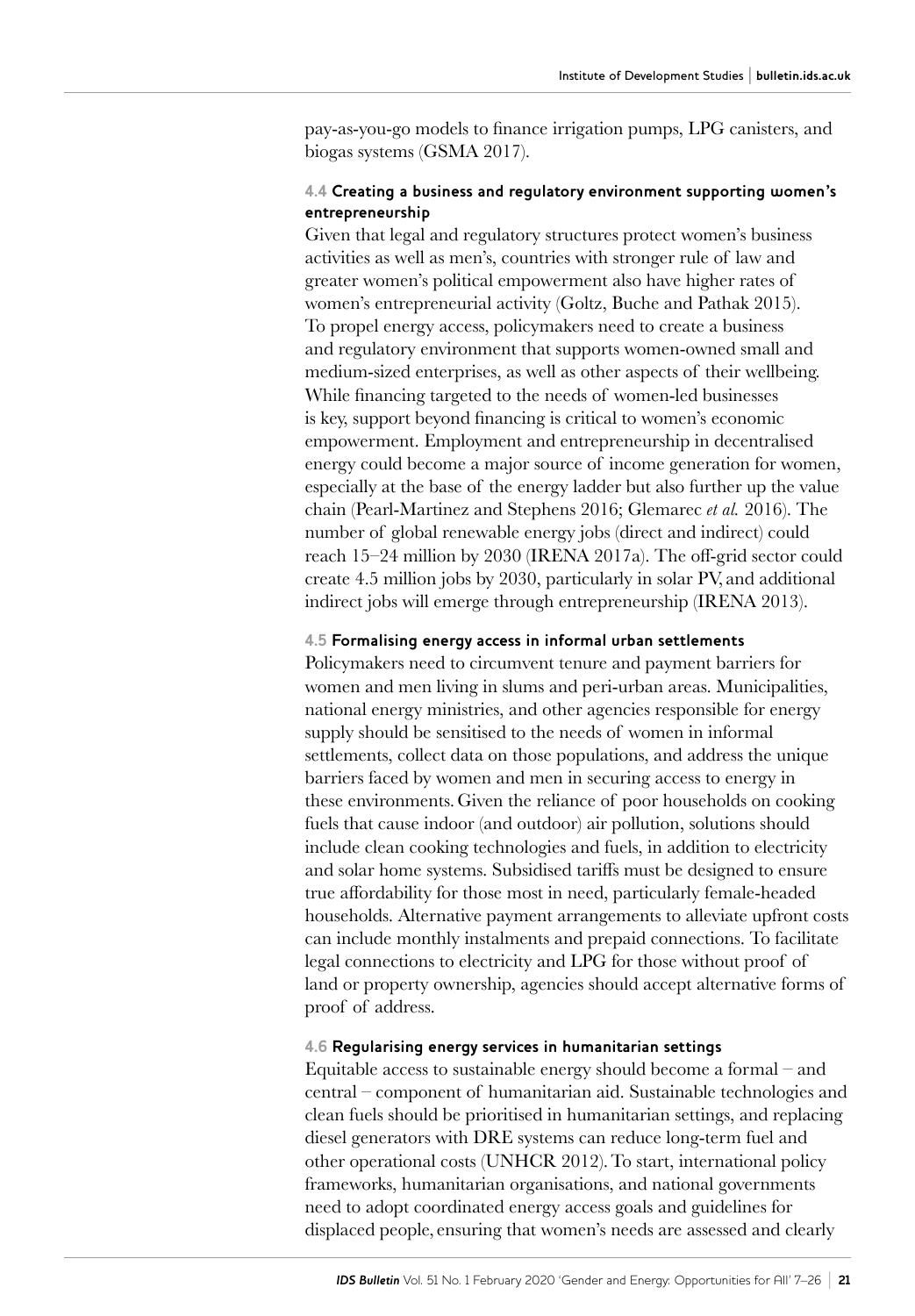articulated. To deliver on these policies there is a need for increased capacity and funding; coordination among government, UN agencies, and non-governmental organisations that are offering their own divergent solutions in camps; standardised methods for energy-related data collection in camps that reflect the needs of both women and men; and consideration of granting displaced peoples the right to work and access land, which could provide the means for them to pay for energy services, supporting energy delivery solutions (Lahn and Grafham 2015). Both host communities and displaced populations benefit when sustainable energy services are delivered at lower cost and facilitate an integration of these populations (Morales 2017). Host country officials appreciate the benefit of saving scarce natural resources from fuelwood collection. Ideally, refugees entering a humanitarian camp would receive a suitable cookstove and fuel, and a solar lantern, as well as training on any new technology (UNHCR 2012).

#### Notes

- The preparation of this *IDS Bulletin* was supported by the ENERGIA, International Network on Gender and Sustainable Energy 'Gender and Energy Research Programme', funded by the UK Department for International Development (DFID); but the views and opinions expressed are the responsibility of the authors and should not be attributed to ENERGIA or DFID.
- This article is based on research carried out for the *Levers of Change* report published by SEforALL and ENERGIA, and funded by DFID (SEforALL 2018). I am grateful to the team that supported me in carrying out research for and writing that report, including Jane Olga Ebinger, Caroline McGregor, Annemarije Kooijman‑van Dijk, Fiona Messent, Aamina Teladia, Bertrand Magne, and Maeve Hogel, as well as input from steering committee members Joni Seager, Youba Sokona, Zdenka Myslikova, and Elizabeth Cecelski.
- 1 Rebecca Pearl-Martinez, Department of Geography, Durham University, UK.
- 2 The Oxford Dictionary definition of *trend* is 'A general direction in which something is developing or changing', [https://en.oxforddictionaries.com/definition/trend.](https://en.oxforddictionaries.com/definition/trend)
- 3 For more information on gender data, see SEforALL (2017).

## References

- Acumen (2017) *Energy Impact Report*, [https://acumen.org/wp-content/](https://acumen.org/wp-content/uploads/2018/02/Acumen-Energy-Impact-Report.pdf) [uploads/2018/02/Acumen-Energy-Impact-Report.pdf](https://acumen.org/wp-content/uploads/2018/02/Acumen-Energy-Impact-Report.pdf) (accessed 2 October 2019)
- Buvinic, M. and O'Donnell, M. (2016) *Revisiting What Works: Women, Economic Empowerment and Smart Design*, Washington DC: Center for Global Development
- Cecelski, E. and Matinga, M. (2014) *Cooking with Gas: Why Women in the Developing World Want LPG and How They Can Get It*, report developed for the World LP Gas Association by ENERGIA, Dublin: World LP Gas Association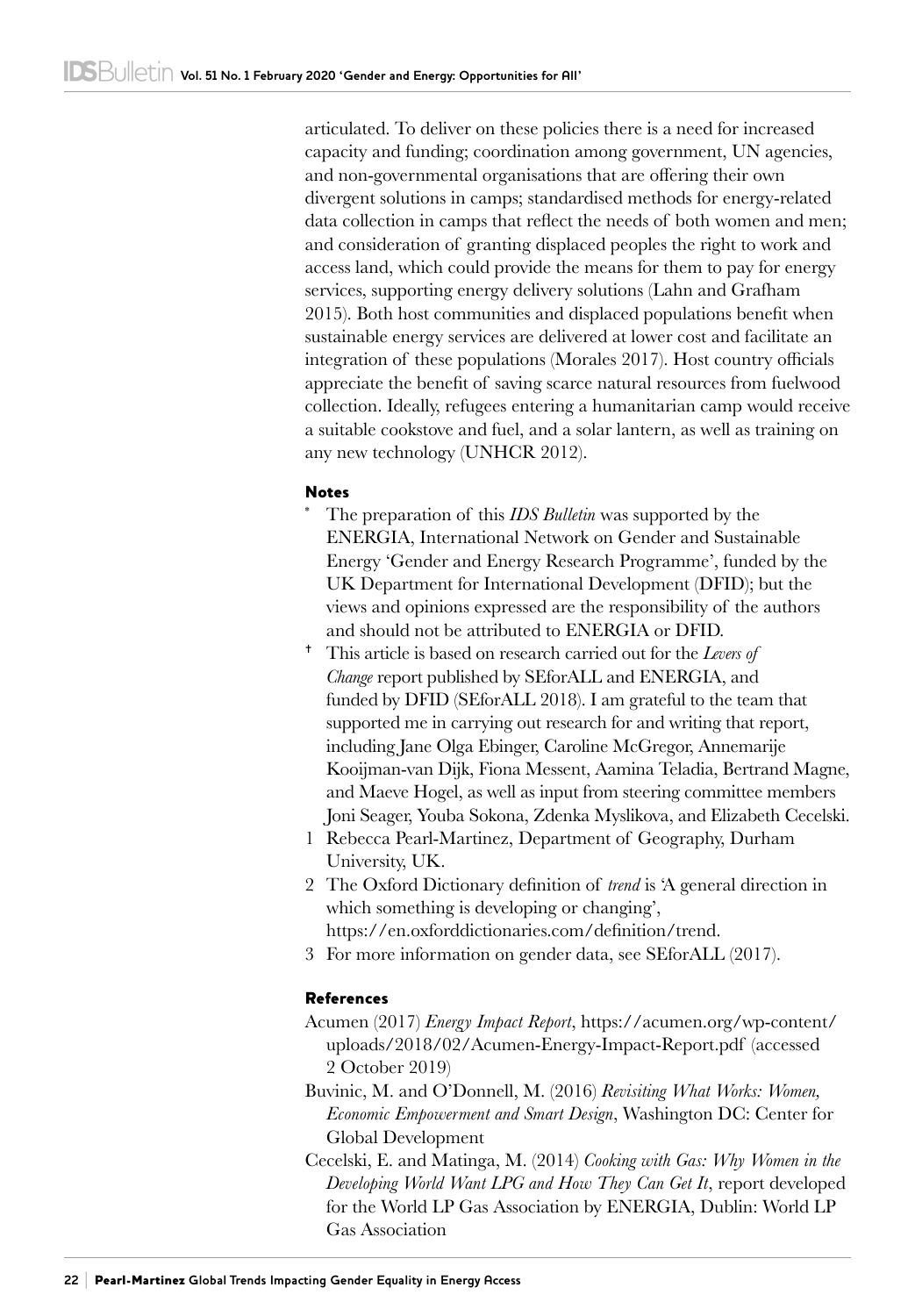- Danielsen, K. (2012) *Gender Equality, Women's Rights and Access to Energy Services: An Inspiration Paper in the Run-Up to Rio+20*, Copenhagen: Ministry of Foreign Affairs of Denmark
- Demirguc-Kunt, A.; Klapper, L.; Singer, D. and Van Oudheusden, P. (2014) *The Global Findex Database 2014: Measuring Financial Inclusion around the World*, Policy Research Working Paper 7255, Washington DC: World Bank
- Duflo, E; Greenstone, M. and Hanna, R. (2008) 'Indoor Air Pollution, Health and Economic Well-Being', *Surveys and Perspectives Integrating Environment and Society* 1.1: 7–16
- ENERGIA (2019) *Gender in the Transition to Sustainable Energy for All: From Evidence to Inclusive Policies. Synthesis Report of the Evidence Generated from the ENERGIA Gender and Energy Research Programme*, The Hague: ENERGIA International Secretariat c/o Hivos
- GACC (2015a) *Consumer Finance Models for Clean Cookstoves: Global Mapping*, Washington DC: Global Alliance for Clean Cookstoves
- GACC (2015b) *Understanding Impacts of Women Engagement in the Improved Cookstove Value Chain in Kenya*, Washington DC: Global Alliance for Clean Cookstoves
- GEDI (2014) *The Gender Global Entrepreneurship and Development Index (GEDI): A 30-Country Analysis of the Conditions that Foster High-Potential Female Entrepreneurship*, Washington DC: Global Entrepreneurship and Development Institute
- GEM (Global Entrepreneurship Monitor) (2017) *Women's Entrepreneurship 2016/2017 Report*, London: Global Entrepreneurship Consortium
- Glemarec, Y; Bayat-Renoux, F. and Waissbein, O. (2016) 'Removing Barriers to Women Entrepreneurs' Engagement in Decentralized Sustainable Energy Solutions for the Poor', *AIMS Energy* 4.1: 136–72
- Goltz, S.; Buche, M.W. and Pathak, S. (2015) 'Political Empowerment, Rule of Law, and Women's Entry into Entrepreneurship', *Journal of Small Business Management* 53.3: 605–26
- Gray, L.; Boyle, B. and Yu, V. (2016) *Turning on the Lights: Transcending Energy Poverty Through the Power of Women Entrepreneurs*, Santa Clara CA: Miller Center for Social Entrepreneurship, Santa Clara University
- Grimm, M.; Sparrow, R. and Tasciotti, L. (2015) 'Does Electrification Spur the Fertility Transition? Evidence from Indonesia', *Demography* 52.5: 1773–96
- GSMA (2018) *Connected Women: The Mobile Gender Gap Report 2018*, London: GSMA
- GSMA (2017) *Mobile for Development Utilities: Lessons from the Use of Mobile in Utility Pay-as-you-go Models*, London: GSMA
- Heinrich Boll Stiftung (2016) *Energy Poverty and Gender in Urban South Africa*, Cape Town: Heinrich Boll Stiftung
- IEA (2017a) *Energy Access Outlook 2017: From Poverty to Prosperity*, Paris: Organisation for Economic Co-operation and Development/ International Energy Agency
- IEA (2017b) *Digitalization and Energy 2017*, Paris: International Energy Agency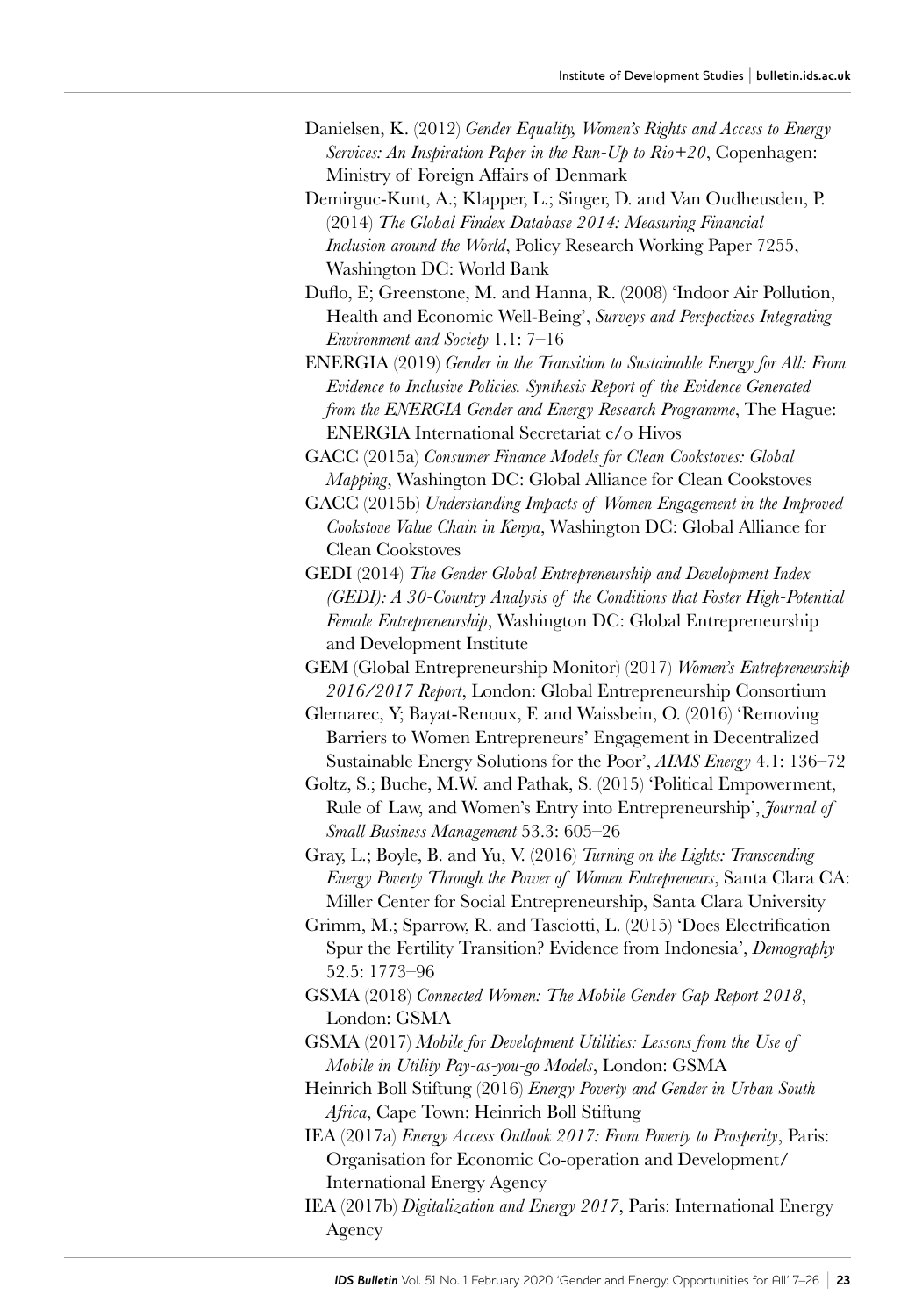- IEA and World Bank (2017) *Sustainable Energy for All 2017: Progress toward Sustainable Energy*, Washington DC: World Bank
- IFC (2011) *Strengthening Access to Finance for Women Owned SMEs in Developing Countries*, Washington DC: International Finance Corporation
- Intel (2013) *Women and the Web*, Santa Clara CA: Intel

IRENA (2017a) *Perspectives for the Energy Transition: Investment Needs for a Low-Carbon Energy System*, Abu Dhabi: International Renewable Energy Agency

- IRENA (2017b) *Renewable Energy and Jobs: Annual Review 2017*, Abu Dhabi: International Renewable Energy Agency
- IRENA (2013) *Renewable Energy and Jobs*, Abu Dhabi: International Renewable Energy Agency
- Jensen, R. and Oster, E. (2009) 'The Power of TV: Cable Television and Women's Status in India', *Quarterly Journal of Economics* 124.3: 1057–94
- Lahn, G. and Grafham, O. (2015) *Heat, Light and Power for Refugees: Saving Lives, Reducing Costs. Chatham House Report for the Moving Energy Initiative*, London: Royal Institute of International Affairs
- Lewis, R.; Villasenor, J. and West, D.M. (2016) *Bridging the Financial Inclusion Gender Gap*, Washington DC: The Brookings Institution
- Lighting Global and GOGLA (2016) *Global Off-Grid Solar Market Report: Semi-Annual Sales and Impact Data – January–June 2016*, Utracht: Lighting Global and Global Off-Grid Lighting Association
- Mastercard (2018) *Mastercard Index of Women Entrepreneurs*, New York NY: Mastercard
- Mastercard (2017) *Mastercard Index of Women Entrepreneurs 2017*, New York NY: Mastercard
- Modi, V. and Figueroa, H.P. (2015) 'Sustainable Development Goal for Energy and Information and Communications Technologies', *UNChronicle* 52.3
- Morales, H.C. (2017) *The Role of Sustainable Energy Access in the Migration Debate*, Eschborn: European Union Energy Initiative Partnership Dialogue Facility
- Ngum, S.A. (2016) *Empowering Women and Girls in the Quest for Universal Energy Access for All*, 25 April, African Development Bank Group, [https://blogs.afdb.org/fr/investing-in-gender-equality-for-africas](https://blogs.afdb.org/fr/investing-in-gender-equality-for-africas-transformation/post/empowering-women-and-girls-in-the-quest-for-universal-energy-access-for-all-15625)[transformation/post/empowering-women-and-girls-in-the-quest-for](https://blogs.afdb.org/fr/investing-in-gender-equality-for-africas-transformation/post/empowering-women-and-girls-in-the-quest-for-universal-energy-access-for-all-15625)[universal-energy-access-for-all-15625](https://blogs.afdb.org/fr/investing-in-gender-equality-for-africas-transformation/post/empowering-women-and-girls-in-the-quest-for-universal-energy-access-for-all-15625) (accessed 15 October 2019)
- Nique, M. and Smertnik, H. (2015) 'The Synergies Between Mobile Phone Access and Off Grid Energy Solutions', in S. Groh *et al*. (eds) *Decentralized Solutions for Developing Economies*, Cham: Springer Nature
- Nygaard, I.; Hansen, U.E. and Larsen, T.H. (2016) *The Emerging Market for Pico-Scale Solar PV Systems in Sub-Saharan Africa: From Donor-Supported Niches toward Market-Based Rural Electrification*, Copenhagen: UNEP DTU Partnership
- O'Dell, K.; Peters, S. and Wharton, K. (2014) *Women, Energy, and Economic Empowerment*, Westlake TX: Deloitte University Press Pachauri, S. *et al*. (2013) 'Pathways to Achieve Universal Household Access to Modern Energy by 2030', *Environmental Research Letters* 8.2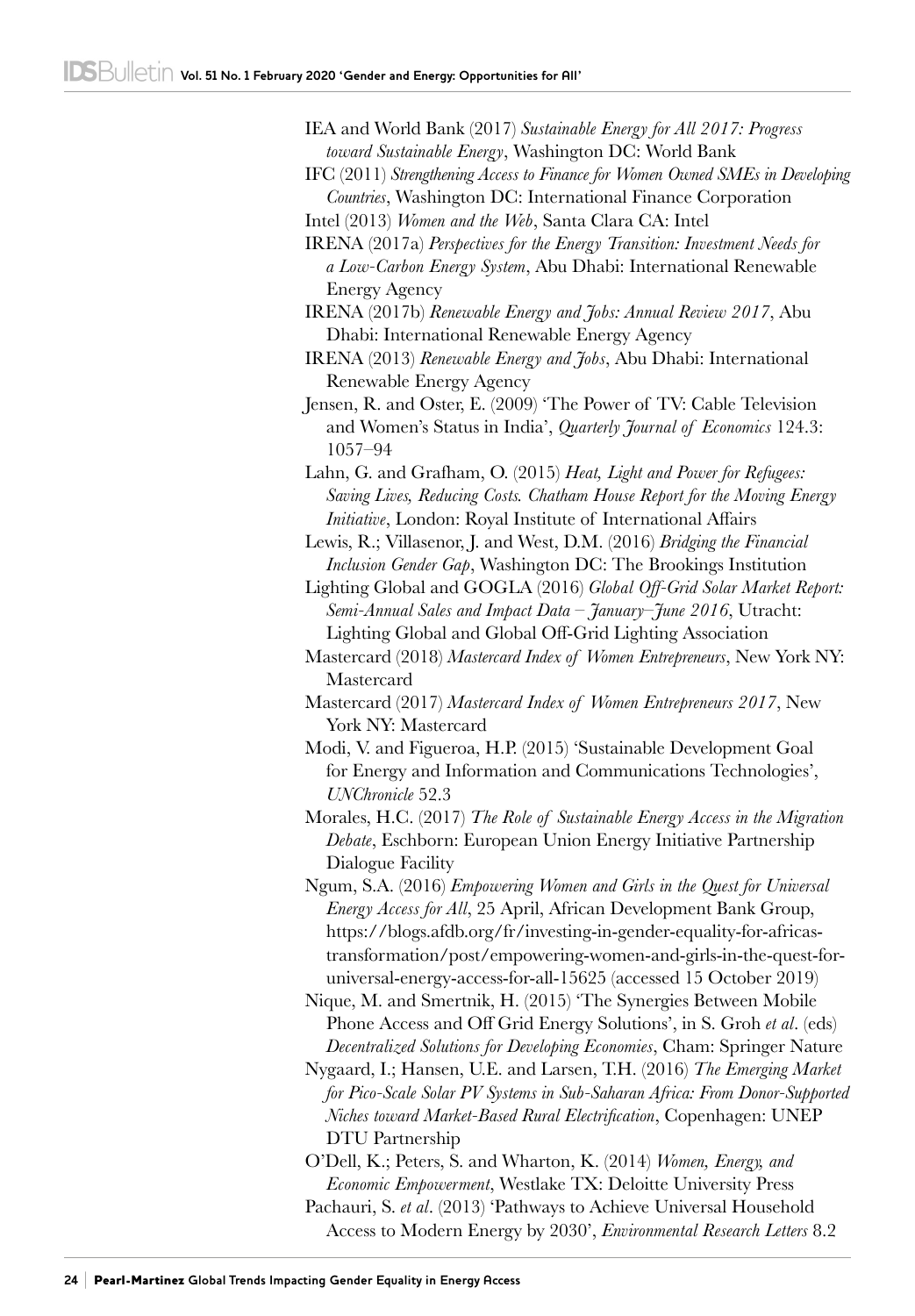- Pazarbasioglu, C. (2017) *Women and Finance: Unlocking New Sources of Economic Growth*, World Bank Blog, 24 July, [https://blogs.worldbank.org/voices/women-and-finance-unlocking](https://blogs.worldbank.org/voices/women-and-finance-unlocking-new-sources-economic-growth)[new-sources-economic-growth](https://blogs.worldbank.org/voices/women-and-finance-unlocking-new-sources-economic-growth) (accessed 24 September 2019)
- Pearl-Martinez, R. (2014) *Women at the Forefront of the Clean Energy Future*, White Paper commissioned by USAID/IUCN, Washington DC: International Union for Conservation of Nature
- Pearl-Martinez, R. and Stephens, J.C. (2016) 'Toward a Gender Diverse Workforce in the Renewable Energy Transition', *Sustainability: Science, Practice and Policy* 12.1: 8–15
- Practical Action (2017) *Poor People's Energy Outlook 2017. Financing National Energy Access: A Bottom-Up Approach*, London: Practical Action
- Ramanathan, T. *et al*. (2017) 'Wireless Sensors Linked to Climate Financing for Globally Affordable Clean Cooking', *Nature Climate Change* 7.1: 44–47
- Riley, P.H. (2014) 'Affordability for Sustainable Energy Development Products', *Applied Energy* 132: 308–16
- Rosenthal, J.; Quinn, A.; Grieshop, A.P.; Pillarisetti, A. and Glass, R.I. (2018) 'Clean Cooking and the SDGs: Integrated Analytical Approaches to Guide Energy Interventions for Health and Environment Goals', *Energy for Sustainable Development* 42: 152–59
- SEforALL (2018) *Levers of Change: How Global Trends Impact Gender Equality and Social Inclusion in Access to Sustainable Energy*, Vienna: Sustainable Energy for All, [www.seforall.org/sites/default/files/18\\_](http://www.seforall.org/sites/default/files/18_SEforALL_SETrendsReport_0.pdf) [SEforALL\\_SETrendsReport\\_0.pdf](http://www.seforall.org/sites/default/files/18_SEforALL_SETrendsReport_0.pdf) (accessed 24 September 2019)
- SEforALL (2017) *The Evidence Base for Gender and Inclusion in Sustainable Energy,* People-Centered Accelerator (PCA) Working Paper, Vienna: Sustainable Energy for All-PCA
- SEforALL and Power for All (2017) *Why Wait? Seizing the Energy Access Dividend*, Vienna: Sustainable Energy for All and Power for All
- Soria, L.; Farley, K. and Glinski, A. (2016) *With Solar Sister, Forward We Go: A Qualitative Assessment Exploring How Solar Sister Brings Light, Hope and Opportunity to Women in Africa*, Washington DC: International Center for Research on Women
- Stengel, G. (2016) 'Is Change in the Wind for Women Entrepreneurs Raising Capital?', *Forbes*, 13 April
- Suri, T. and Jack, W. (2016) 'The Long-Run Poverty and Gender Impacts of Mobile Money', *Science* 354.6317: 1288–92
- UNCTAD (2017) *Information Economy Report 2017: Digitalization, Trade and Development*, Geneva: United Nations Conference on Trade and Development
- UN DESA (2018) *World Urbanization Prospects 2018*, New York NY: UN Department of Economic and Social Affairs, Population Division
- UN DESA (2017) *Voluntary National Reviews Synthesis Report: High‑Level Political Forum on Sustainable Development*, New York NY: UN Department of Economic and Social Affairs, Division for Sustainable Development
- UNDP (2016) *Gender Equality in National Climate Action: Planning for Gender-Responsive Nationally Determined Contributions*, New York NY: United Nations Development Programme